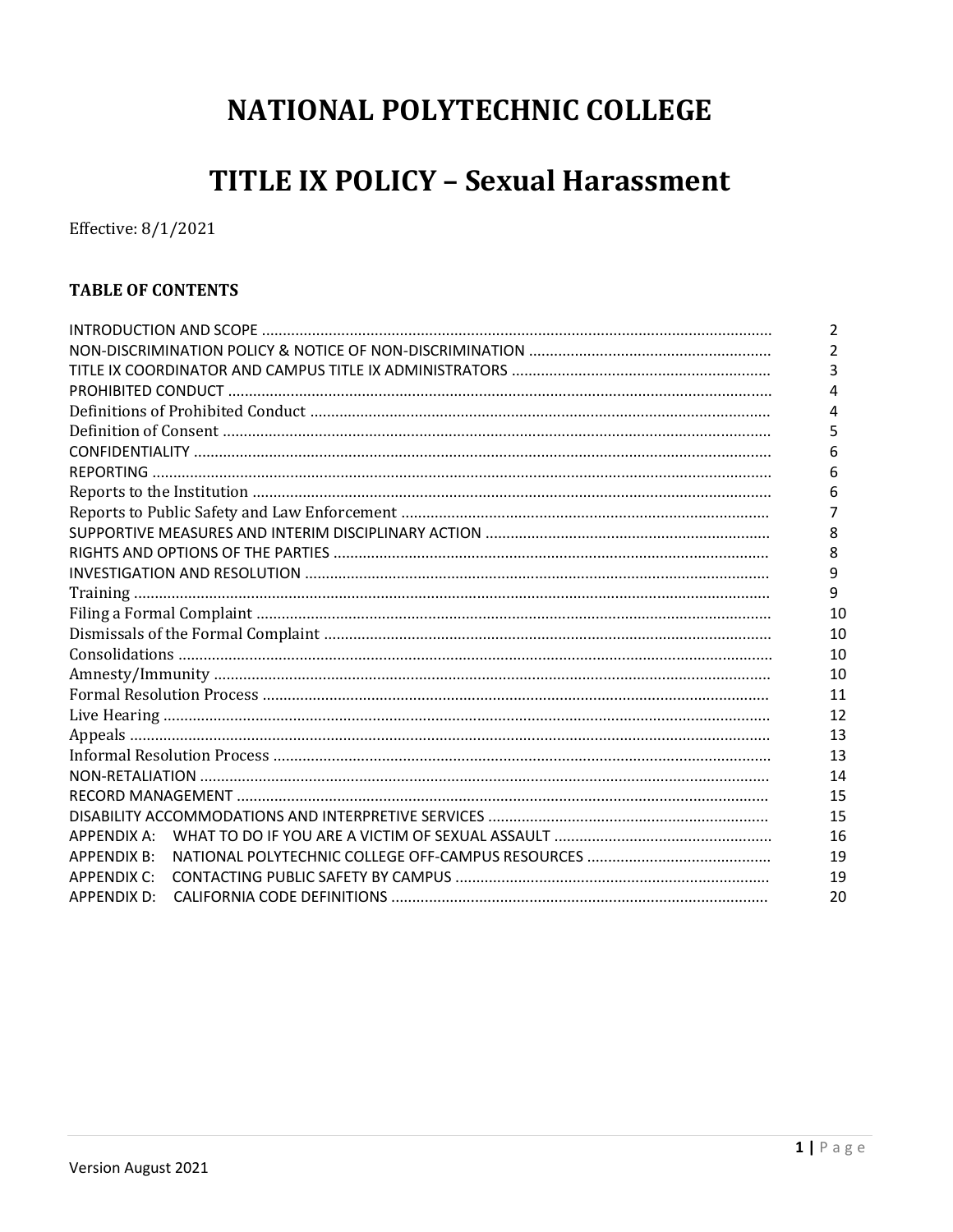# **INTRODUCTION AND SCOPE**

National Polytechnic College and ("NPC" or "the Institution") is committed to maintaining a respectful and professional academic and working environment for students and associates, including faculty. This includes having an environment free from unlawful sexual misconduct. This Title IX Policy applies to all settings and activities of the institution, whether on individual campus properties owned or controlled by NPC or offcampus while a person is participating in an education program or activity of the Institution. This policy governs all persons who have a relationship with NPC that enables the Institution to exercise some control over the individual's conduct in places and activities that relate to the Institution's work. While any person may report an incident of sexual misconduct, incidents of sexual misconduct that occur off-campus, outside the United States or that involve persons not affiliated with NPC are outside the scope of this policy.

Sexual misconduct, as described in this policy, is a form of sexual harassment, which is a form of discrimination and is prohibited by Title IX of the Education Amendments of 1972. Sexual assault, domestic violence, dating violence, and stalking are prohibited conduct under Title IX and are additionally defined by the Jeanne Clery Disclosure of Campus Security Policy and Campus Crime Statistics Act, as amended by the Violence Against Women Reauthorization Act of 2013. These acts, as defined in this policy, are expressly prohibited at NPC.

The purpose of this policy is to affirm the Institution's commitment to prohibit discrimination based on sex through the following efforts: 1) explicitly prohibiting discriminatory harassment based on sex; 2) identifying and defining prohibited conduct; 3) outlining the procedures complainants should follow, including how and to whom to report; 4) providing a fair and impartial resolution process, and 5) identifying on and off-campus resources and supportive measures available regardless of whether a formal complaint is filed.

# **NON-DISCRIMINATION POLICY & NOTICE OF NON-DISCRIMINATION**

All members of the educational community must be able to work and learn in an atmosphere of mutual respect and trust. Proudly pluralistic and firmly committed to providing equal opportunity for outstanding persons, the Institution strives to build a community in which each person respects the rights of other people to be proud of who and what they are; to live, work, and learn in peace and with dignity; and to have an equal prospect for realizing their full potential as individuals and members of society. This includes having an environment that is free from all forms of harassment and discrimination for everyone, including students, associates, volunteers, applicants, and members of the public. The Institution will take appropriate action to prevent such misconduct and any person who engages in such behavior and for whom the Institution exercises control.

The Institution is committed to maintaining an environment free from harassment and discrimination for everyone. The Institution prohibits discrimination and harassment based on race, religion (all aspects of religious beliefs, observance, or practice, including religious dress or grooming practices), color, disability, sex (including pregnancy, childbirth, breastfeeding or related medical condition), gender identity (including gender identity and gender expression), sexual orientation, national origin (including language use and possession of a driver's license issued to persons unable to prove their presence in the United States is authorized under federal law), ancestry, citizenship status, uniform service member status, marital status, age, protected medical condition (including cancer, or a record or history of cancer, and genetic characteristics), disability, political activities or affiliations, status as a victim of domestic violence, assault, or stalking, or any other protected status following all applicable federal, state, and local laws.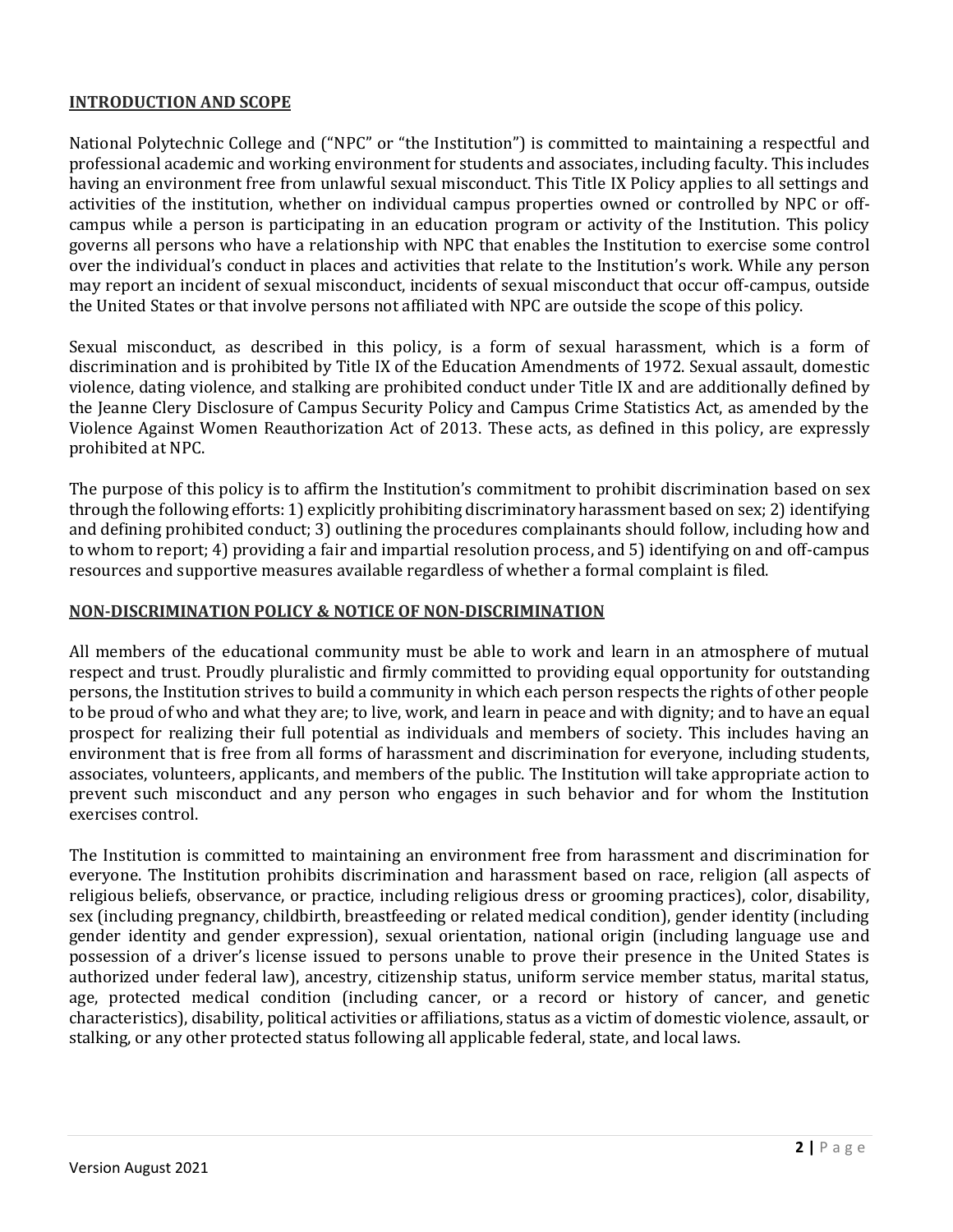National Polytechnic College recognizes that it is important to coordinate this policy with other existing policies related to harassment and discrimination, knowing that harassment related to an individual's sex, sexual orientation, or gender expression can occur in conjunction with misconduct and harassment related to a person's race, ethnicity, national origin, religion, age, pregnancy or parenting status, disability, or other protected status. Therefore, when a report is made of harassment or discrimination based on sex as well as harassment or discrimination based on some other protected status, the Institution will use all applicable policies respectively to address the reports and will coordinate the investigation and resolution efforts.

If this policy is under review because of new federal or state law, the Title IX Coordinator has the right to implement changes to ensure that the most recent procedures are utilized to remain in compliance with Title IX and the Clery Act. Therefore, if that should occur, the Title IX Coordinator will provide, in writing, all changes that deviate from this written policy to the parties so that they are aware of the timeframes for resolution and the process that will be used to investigate and resolve the complaint.

Inquiries regarding the application of this policy and the respective grievance procedures used to resolve complaints may be referred to as the recipient's Title IX Coordinator, to the U.S. Department of Education's Office for Civil Rights, or both.

# **TITLE IX COORDINATOR AND CAMPUS TITLE IX ADMINISTRATORS**

National Polytechnic College has designated a primary Title IX Coordinator who is responsible for the oversight of this policy and any related procedures and with coordinating the Institution's efforts to comply with Title IX. The Title IX Coordinator receives all reports under this policy, oversees the effective implementation of supportive measures, and the resolution of all Title IX reports, while identifying and addressing any patterns or systemic problems that arise during the review of such reports. The Coordinator's responsibilities include oversight of a prompt, fair, equitable investigation and resolution process for formal complaints of sexual misconduct and the process for informal resolution. The Title IX Coordinator also evaluates trends on campuses by using information reported and makes recommendations for institutionspecific student training and education programs.

National Polytechnic College has one Title IX Administrator who will assist the Title IX Coordinator in the Institution's efforts to comply with Title IX. Title IX Administrators will manage the intake of sexual misconduct complaints and will have the day to day responsibilities for the supportive measures offered to the parties.

The Title IX Administrator may serve as the designee for the Title IX Coordinator in any case where there is a conflict of interest or where either party has identified a conflict of interest in his/her case with the Title IX Coordinator. For purposes of this policy, any reference to the "Title IX Coordinator" should be read as the "Title IX Coordinator or designee."

**Charles Mugrdechian Ariana Mendiola** Director of Operations Student Services Coordinator 4105 South Street, Lakewood, CA 90712 4105 South Street, Lakewood, CA 90712 Direct Phone & Text (562) 452-3128 Direct Phone & Text (562) 991-0841 Email: cmugrdechian@npcollege.edu Email: amendiola@npcollege.edu

**Title IX Coordinator Title IX Administrator**

**To contact the United States Department of Education's Office for Civil Rights: U.S. Department of Education Office for Civil Rights Lyndon Baines Johnson Department of Education Building 400 Maryland Avenue, SW, Washington, DC 20202-1100 Telephone: 800-421-3481 | FAX: 202-453-6012 | TDD: 800-877-8339 | Email: OCR@ed.gov**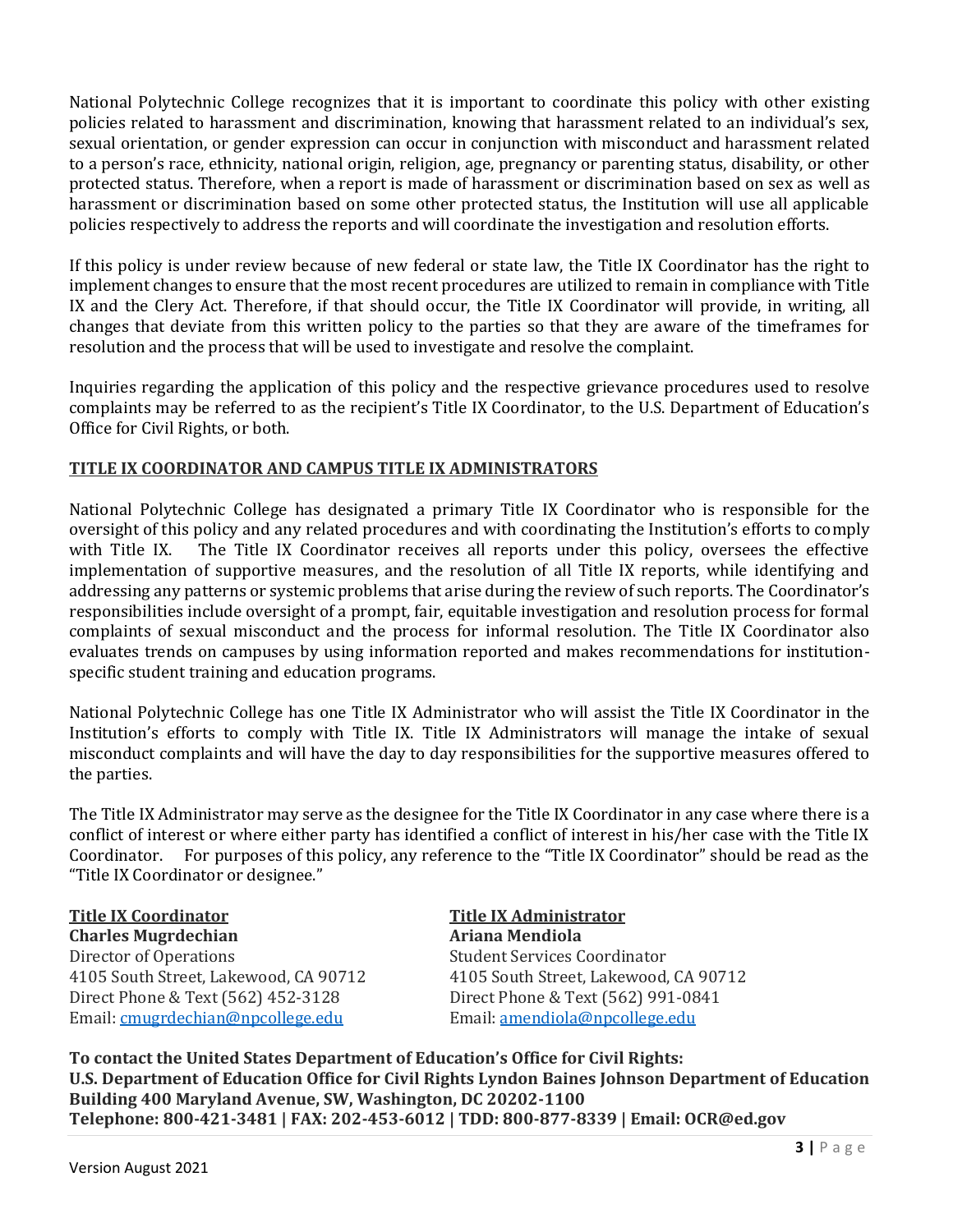# **PROHIBITED CONDUCT**

NPC expressly prohibits sexual harassment, including sexual assault, dating violence, domestic violence, and stalking as defined below. The definitions in this policy may differ from those used in the civil or criminal laws of California. In some cases, the definitions include behaviors that, while not torts or crimes under state law, still violate the institution's standards of conduct for faculty, staff, and students. Also, certain conduct may be punishable under state or federal criminal statutes, civil law, but not institutional policy. These processes are separate and distinct from one another, however, can run concurrently if the complainant chooses to report an incident to the local police in addition to the Title IX Coordinator.

This policy specifically prohibits sexual harassment as defined by Title IX of the Education Amendments of 1972. Behaviors that do not meet the definition of sexual harassment in this policy may still be prohibited behaviors at NPC and will be considered under the Student Conduct Code or the Associate Handbook.

Complainant means an individual who is alleged to be the victim of conduct that could constitute sexual harassment. Respondent means an individual who has been reported to be the perpetrator of conduct that could constitute sexual harassment. References to "party" throughout the policy refer to the complainant and respondent collectively.

For purposes of this policy, all of the following definitions constitute conduct to be "based on sex." NPC will treat attempts to commit any of the prohibited conduct as if those attempts had been completed.

#### **Definitions of Prohibited Conduct**

- ¾ **Quid Pro Quo Harassment** is an employee of the Institution conditioning the provision of aid, benefit, or service of the Institution on an individual's participation in unwelcome sexual conduct.
- ¾ **Hostile Environment Harassment is unwelcome conduct determined by a reasonable person to be so severe, pervasive, and objectively offensive that it effectively denies a person equal access to the Institution's education program or activity.**
- ¾ **Non-consensual Sexual Contact** is kissing or touching of the private body parts of another person for sexual gratification, without the consent of the victim, including instances where the victim is incapable of giving consent because of his/her age or because of his/her temporary or permanent mental incapacity
- ¾ **Non-consensual Sexual Intercourse** is the penetration, no matter how slight, of the vagina or anus, with any body part or object, or oral penetration by a sex organ of another person, without the consent of the victim. This offense includes the rape of both males and females.
- ¾ **Incest** is sexual intercourse between persons who are related to each other within the degrees wherein marriage is prohibited by law.
- ¾ **Statutory Rape** is sexual intercourse with a person who is under the statutory age of consent.
- ¾ **Domestic Violence** is a felony or misdemeanor crime of violence committed by a current or former spouse of the victim, by a person with whom the victim shares a child in common, by a person cohabitating with or who has cohabitated with the victim as a spouse, by a person similarly situated to a spouse of the victim under the domestic or family violence laws of the jurisdiction in which the crime of violence occurred, or by any other person against an adult or youth victim who is protected from that person's acts under the domestic or family violence laws of the jurisdiction in which the crime of violence occurred.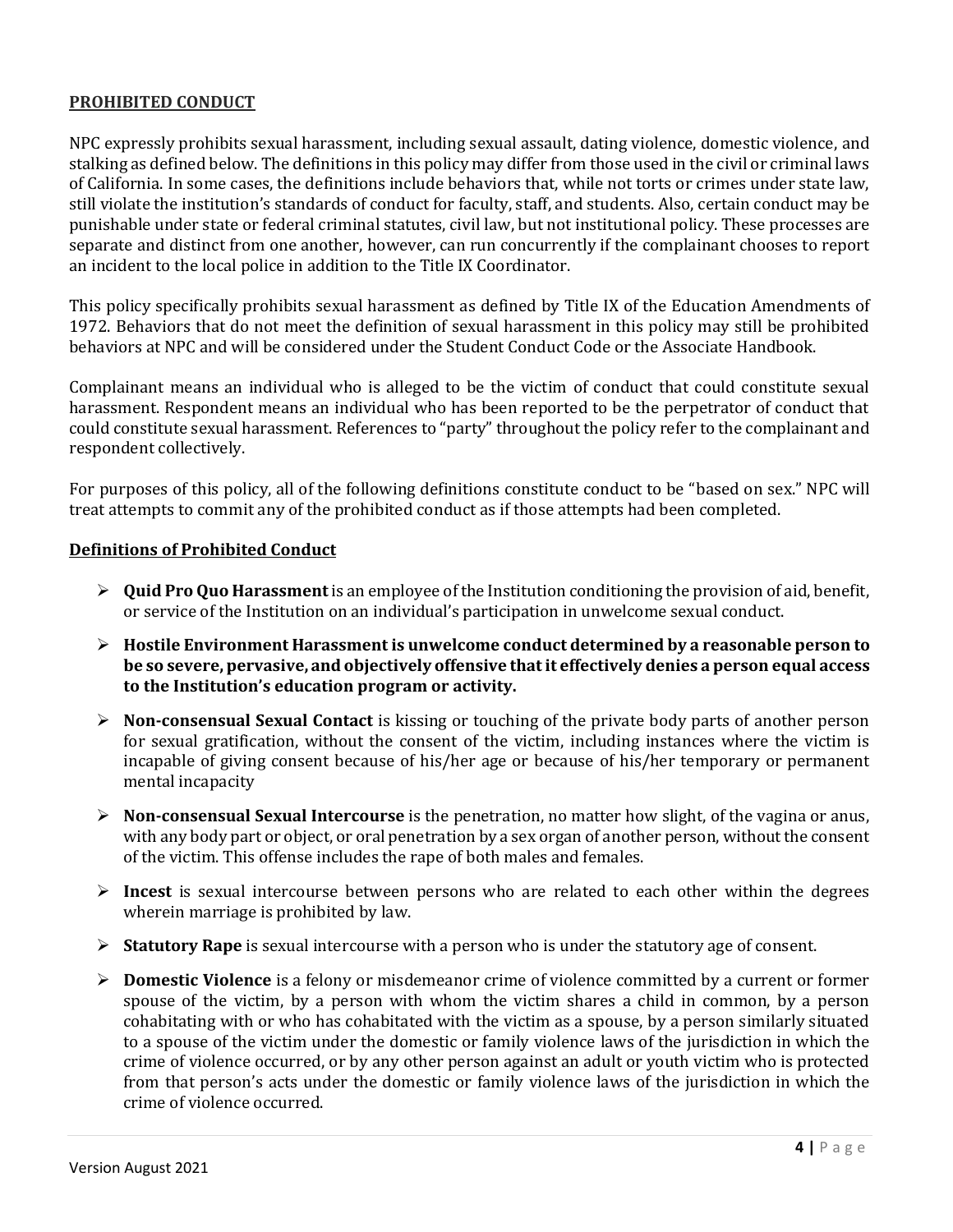- ¾ **Dating Violence** is violence committed by a person who is or has been in a social relationship of a romantic or intimate nature with the victim. The existence of such a relationship shall be determined based on the reporting party's statement and with consideration of the length of the relationship, the type of relationship, and the frequency of interaction between the persons involved in the relationship. For this definition dating violence includes, but is not limited to, sexual or physical abuse or the threat of such abuse.
- ¾ **Sexual Assault** generally referred to as sexual assault may be prosecuted through California's sexual assault, or sexual battery, laws. These laws prohibit unwanted touching of another person's intimate parts. The California Penal Code defines intimate parts as the victim's "sexual organ, anus, groin, or buttocks of any person, and the breast of a female." When sexual assault leads to nonconsensual intercourse with the victim, it's charged as rape.
- ¾ **Stalking** is engaging in a course of conduct directed at a specific person that would cause a reasonable person to fear for his or her safety or the safety of others; or suffer substantial emotional distress. For this definition, a "course of conduct" means two or more acts, including, but not limited to, acts in which the stalker directly, indirectly, or through third parties, by any action, method, device, or means, follows, monitors, observes, surveils, threatens, or communicates to or about a person, or interferes with a person's property.

# **Definition of Consent**

In the State of California, for individuals to engage in sexual activity of any type with each other, there must be affirmative consent before and during sexual activity. Affirmative consent is defined as affirmative, conscious, and voluntary agreement to engage in sexual activity. To obtain consent, a clear, "yes" is necessary. Consent cannot be inferred from the absence of a "no." Non-verbal consent is not as clear as talking about what an individual wants or does not want sexually. Consent can be revoked at any time and the existence of a dating or marital relationship between the parties in no way infers consent.

#### *What constitutes a lack of consent?*

Consent cannot be inferred through silence or lack of resistance. Consent to one activity does not constitute consent to other sexual acts. Past sexual activity does not constitute consent for future acts. If at any time consent is uncertain, the initiating party should stop and obtain verbal consent. Consent can be withdrawn at any time. The use of any force, display of force, coercion, or intimidation negates consent. Consent is also not present if someone is incapacitated by alcohol, illegal drugs, or over the counter medication.

Individuals who are incapacitated may not legally give consent to sexual activity. Incapacitation includes, but is not limited to, being highly intoxicated, passed out, or asleep. A person who is incapacitated for purposes of this policy is one who is not legally able to give consent because they are mentally or physically helpless. "Mentally helpless" is when a person suffers from a mental illness or a condition (like being passed out, asleep, or highly impaired) that renders them incapable of understanding the nature of their conduct or rendering their self-care. "Physically helpless" means a person has the restriction of movement, either temporarily or permanently.

When incapacitation occurs due to alcohol or drug use, indicators of incapacitation may include the following:

- Slurred speech
- Bloodshot or unfocused eyes
- Unsteady gait; needing assistance to walk/stand
- Vomiting
- Outrageous or unusual behavior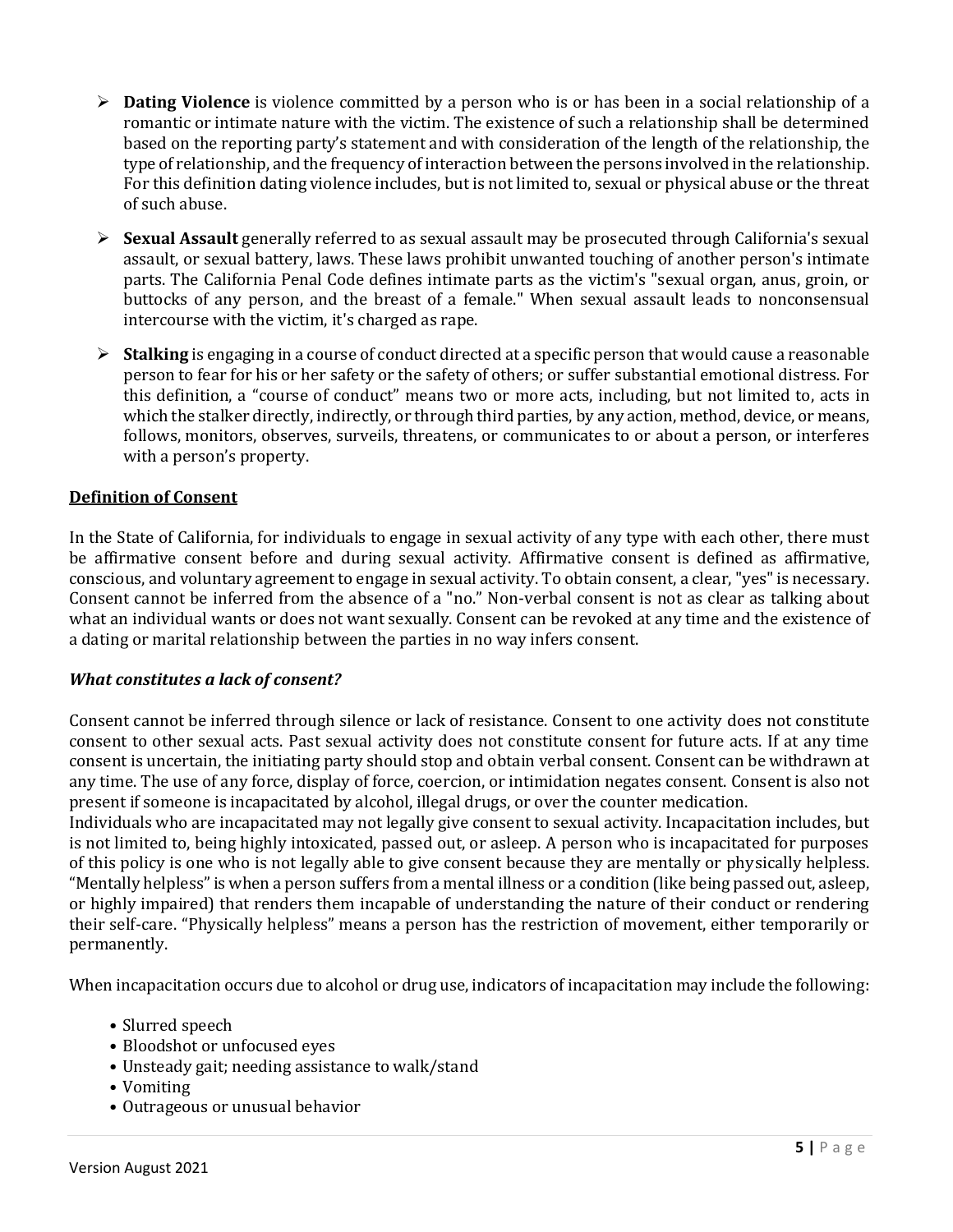- Concern expressed by others about the individual
- Expressed memory loss or disorientation

# **CONFIDENTIALITY**

If the complainant reports to the Institution and requests confidentiality or asks that the complaint not be pursued, the Institution will take all reasonable steps to respond to the complaint consistent with the request for confidentiality or request not to pursue an investigation including providing supportive measures as available. If a complainant insists that his/her name or other identifiable information not be disclosed to the respondent, the Institution's ability to respond may be limited. If the complainant continues to ask that his or her name not be revealed, the Institution will take all reasonable steps to respond to the complaint consistent with the party's request as long as doing so does not prevent the Institution from responding effectively to the harassment and preventing harassment of other parties. At the same time, the Institution will evaluate the confidentiality request in the context of its responsibility to provide a safe and nondiscriminatory environment for all persons. It is a violation of the Institution policy to retaliate against an individual bringing a complaint or providing information for an investigation.

Education records are maintained following the Family Educational Rights and Privacy Act of 1974 (FERPA). All documentation related to a student's complaint, investigation, and resolution is protected by FERPA and not available to the public. Non-identifying information may be shared with Safety and Security to comply with the Jeanne Clery Disclosure of Campus Security Policy and Campus Crime Statistics Act. A complainant's name will never be published nor does the Institution house identifiable information regarding victims in the daily crime log or online. Persons may request that directory information on file be removed from public sources by request. To request the removal of directory information, students should contact the Registrar.

# **REPORTING**

Any person may report an incident of sexual misconduct as defined by this policy. NPC encourages anyone who experiences or becomes aware of sexual misconduct to immediately contact one of the options listed below including reporting to the Institution, to law enforcement, or an off-campus resource.

# **Reports to the Institution**

Any person who believes she/he has been the subject of sexual misconduct as defined above or is aware of a member of the community who has been subject to sexual misconduct is strongly encouraged to contact the Title IX Coordinator or a Campus Title IX Administrator to make a report. A report may be made by the person who experienced the sexual misconduct or by a third-party, including, but not limited to, a friend, family member, advisor, or NPC associate. Reports to the Title IX Coordinator may be made in person, by mail, by telephone, or by email, using the contact information listed on page 3, or by any other means that results in the Title IX Coordinator receiving the person's verbal or written report. Such a report may be made at any time (including during non-business hours).

The Institution has actual knowledge when sexual misconduct is reported to the Title IX Coordinator or other officials with authority at the Institution. Upon receipt of actual knowledge, the Title IX will contact the complainant to discuss the availability of supportive measures, consider the complainant's wishes concerning supportive measures, and explain to the complainant the process for filing a formal complaint.

NPC does not limit the timeframe for reporting. If the respondent is no longer affiliated with NPC at the time the report is made, then the Institution will still conduct an inquiry for purposes of complying with Title IX and will provide supportive measures as appropriate.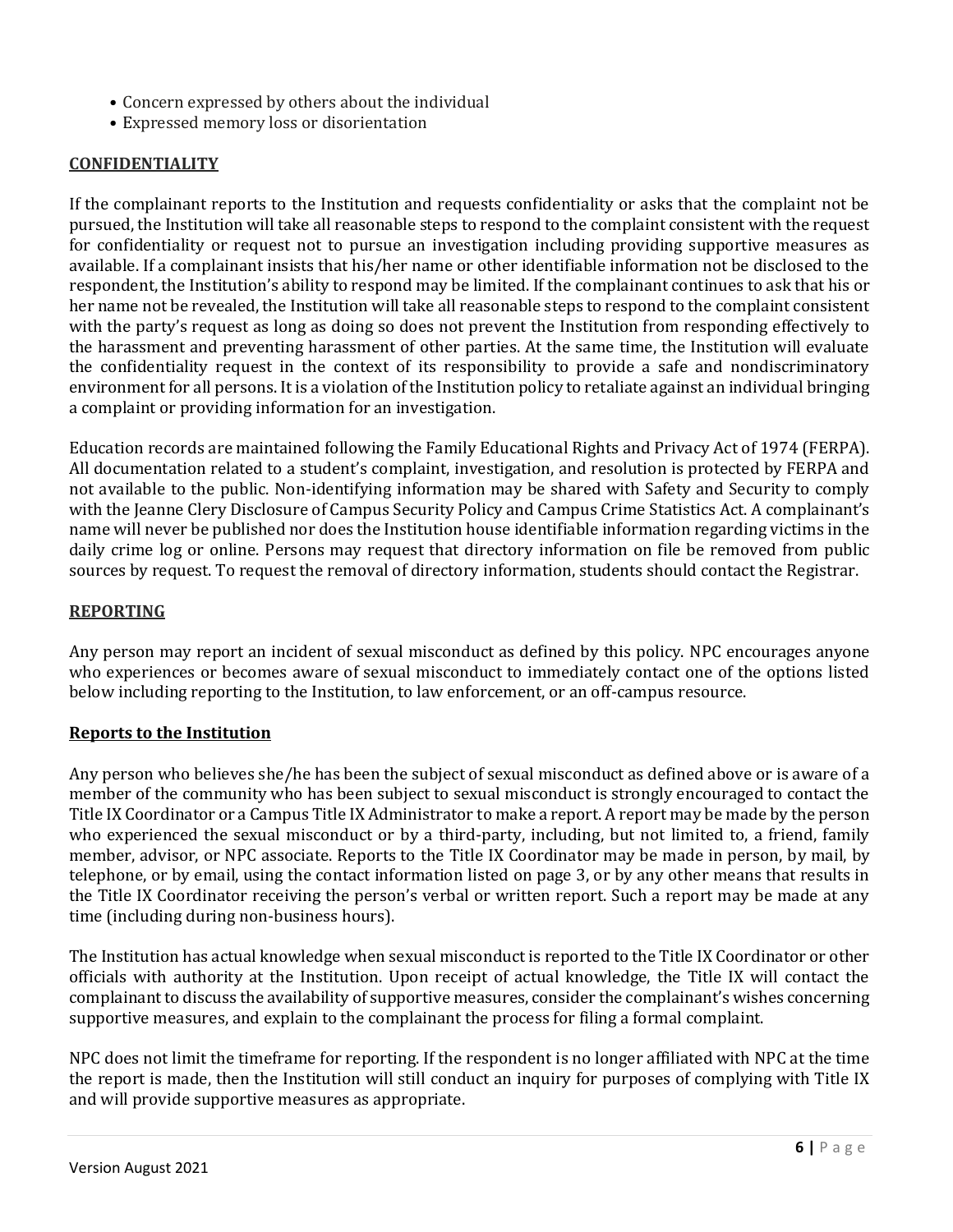**All faculty members, volunteers on campus who work with students or minors, and every person identified as Campus Security Authorities (CSAs) under the Clery Act have a responsibility to report to the Title IX Coordinator any reports of sexual misconduct made to them or observed by them, including the name of the complainant and respondent if known. NPC requires everyone in the campus community to report the suspected abuse of children (those under the age of 18.)** 

# **Reports to Public Safety and Law Enforcement**

After an incident of sexual misconduct that poses a threat to the safety or physical well-being of a person or could constitute a crime under the law, the victim should consider contacting law enforcement and seeking medical attention as soon as possible. A forensic medical exam may be helpful if a victim decides to pursue criminal charges. In the State of California, evidence may be collected even if you choose not to make a report to law enforcement. Individuals who experience sexual violence are encouraged to preserve evidence and to note the location and identity of witnesses.

# **For Emergencies Contact 911**

NPC encourages and supports victims of a crime involving law enforcement and NPC will support any person in reaching law enforcement and assisting them with filing a report. Although NPC strongly encourages all members of its community to report crimes to law enforcement, it is the victim's choice whether to make a report and have the right to decline involvement with the police.

NPC directors enforces NPC policies and procedures and maintains a solid relationship with local law enforcement departments who are called upon to enforce federal, state, and local laws and codes. A Safety and Security office is located at each campus location (See Appendix C for directions to each location). A security agent may also be reached through the Global Security Operations Center (GSOC).

To contact the local police off campus but in the jurisdiction of the local campus, see the chart below. Additionally, NPC Safety and Security will assist any person in accessing local law enforcement.

| Campus       | <b>Local Police Agency</b>                      | Address                               | <b>Phone Number</b> |
|--------------|-------------------------------------------------|---------------------------------------|---------------------|
| Lakewood, CA | Los Angeles County<br><b>Sheriff Department</b> | 5130 Clark Ave.<br>Lakewood, CA 90712 | $(562) 623 - 3500$  |

As time passes, evidence may dissipate or become lost or unavailable, thereby making investigation, possible prosecution, disciplinary proceedings, or obtaining orders of protection more difficult. If a victim chooses not to make a complaint regarding an incident, he or she nevertheless should consider speaking with Safety and Security or local law enforcement to preserve evidence if the victim changes her/his mind at a later date.

# **Anonymous Reporting**

Persons who wish to report an anonymous report may send an email. Reports using the email address below may be made by the victim or a third-party and it may be used to report any allegations of prohibited sexual misconduct at the Institution. Anonymous reports are accepted but the supplier of the anonymous report should be mindful that failure to disclose identifying information about the respondent, the complainant, or the facts and circumstances regarding the misconduct severely limits the Institution's ability to respond to, address, and remedy the effects of sexual misconduct.

| <b>EMAIL REPORTING</b> |  |
|------------------------|--|
| TitleIX@npcollege.edu  |  |
|                        |  |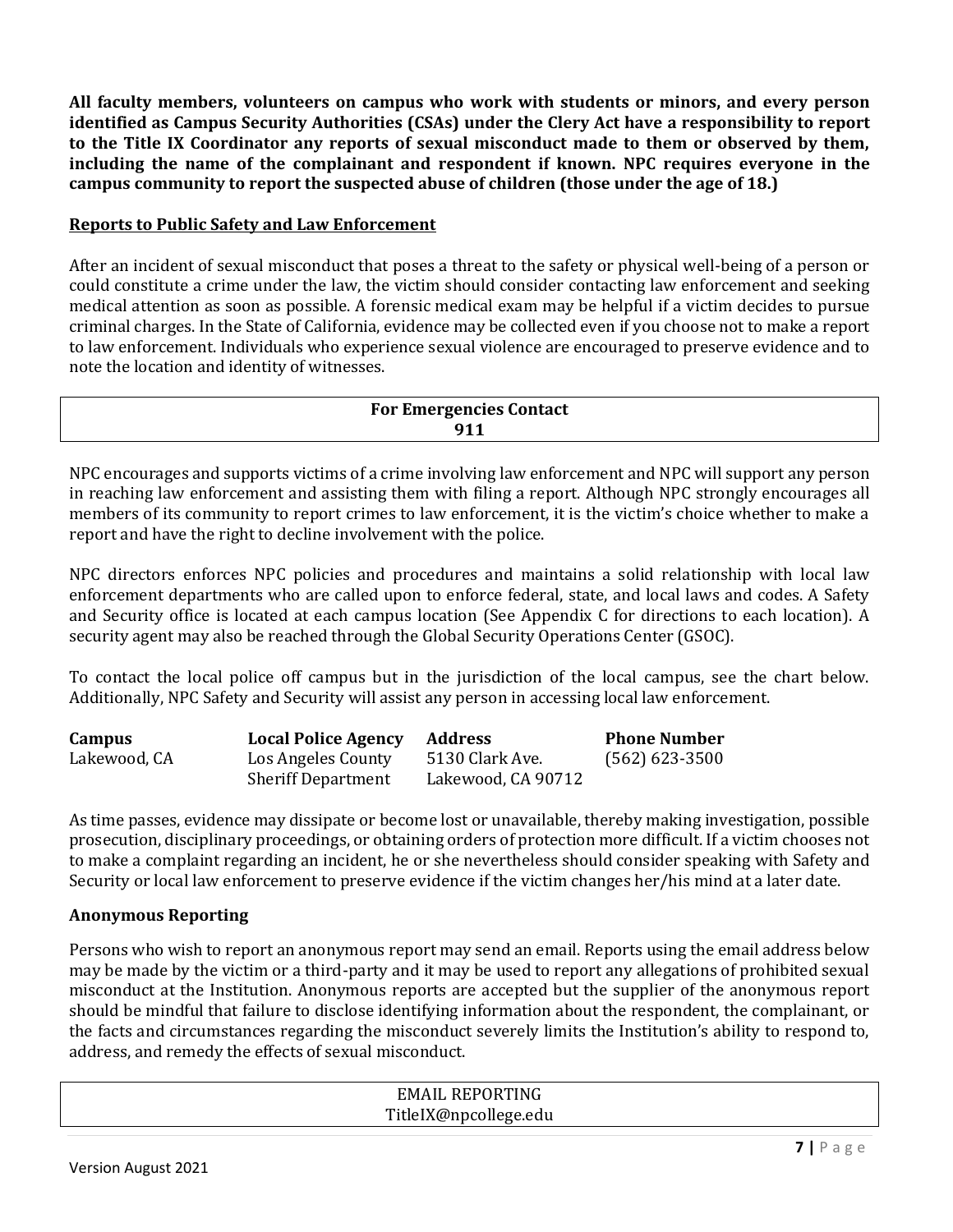# **Other Reporting Options**

NPC does not offer on-campus resources in health, mental health, counseling, victim advocacy, legal assistance, or visa and immigration assistance. NPC encourages victims to utilize off-campus resources in their area of residence. See Appendix B of this policy for a list of resources near each campus. For assistance, students and associates may contact the Campus Title IX Administrator or Safety and Security for an individual campus. Either of those offices can connect complainants with the resources they may need.

#### **SUPPORTIVE MEASURES AND INTERIM DISCIPLINARY ACTION**

Supportive measures are non-disciplinary, non-punitive individualized services designed to restore or preserve equal access to the Institution's education program or activity without unreasonably burdening the other party, including measures designed to protect the safety of all parties or the Institution's educational environment, or deter sexual harassment. Supportive measures will be offered as appropriate and as reasonably available without fee or charge to the parties before or after the filing of a formal complaint or where no formal complaint has been filed. These measures may include, but are not limited to, mutual nocontact orders, changes in class or work assignments, academic housing, transportation and work accommodations, changes in work or class locations, leaves of absence, increased security and monitoring of certain areas, campus escorts, social restrictions, counseling and/or emotional support.

Any supportive measures provided to the parties will be maintained as confidential except as needed to provide a supportive measure.

The Institution may take interim disciplinary action against a student, including suspension, if, after an individualized safety and risk analysis, the Title IX Coordinator determines that an immediate threat to the physical health or safety to a student or other individual exists arising from the allegations of sexual harassment. Following the determination, the Title IX Coordinator will provide the respondent with notice and an opportunity to challenge the decision immediately following the removal.

The Institution may place an employee, on administrative leave before or during the grievance process.

#### **RIGHTS AND OPTIONS OF THE PARTIES**

The Title IX Coordinator will ensure that the complainant receives an explanation of rights and options written in plain language with concise information. The written notification of rights and options will include the following:

- The importance of obtaining and preserving forensic and other evidence;
- The right to report or not report the alleged incident to the Institution, law enforcement or both, including information about the survivor's right to privacy and which reporting methods are confidential;
- The right to request and receive assistance from campus authorities in notifying law enforcement;
- The right to request and receive assistance in obtaining and enforcing a campus-issued order of protection or no-contact order;
- The right to speak to and receive assistance from on and off-campus resources and other organizations that provide support and services to victims and survivors;
- The right to assistance from the Institution in accessing local health and mental health services, counseling, advocacy services, legal assistance, financial aid services, and immigration/visa assistance;
- The right to supportive measures with or without the filing of a formal complaint, no matter where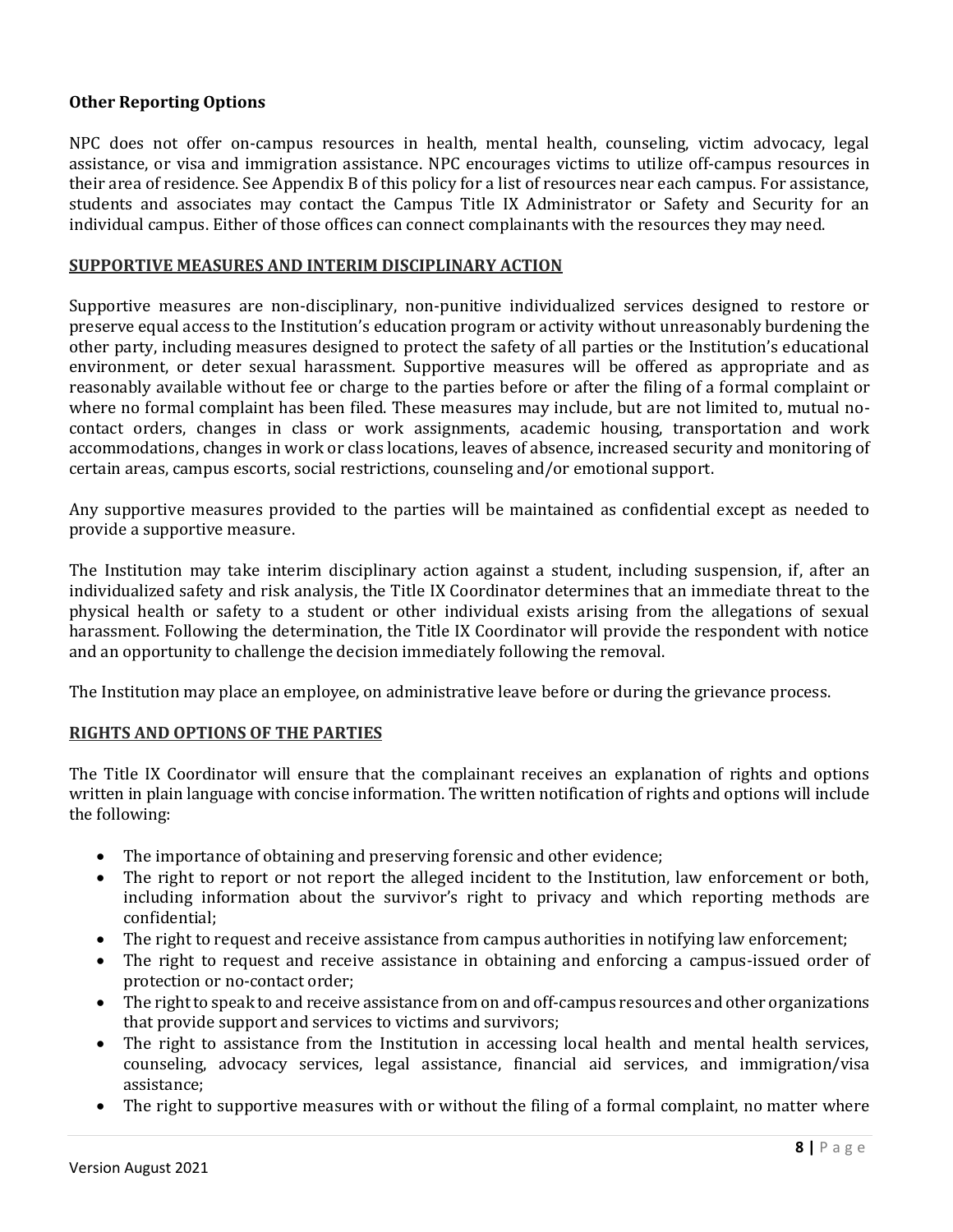the incident is reported to have occurred and that the Institution will consider the complainant's wishes concerning available supportive measures including without limitation changes to academic, living, dining, working, and transportation situations;

- The right to request a formal or informal resolution process if the cause is found to proceed under this policy and a summary of the appropriate complaint resolution procedures; and
- Contact information for all of the people and organizations listed herein.

If a formal complaint is filed, the complainant and the respondent will receive written notification of rights and options regarding the adjudication process, to include the following:

- The right for complainants and respondents to be treated equitably by the Institution which includes providing remedies to a complainant where a determination of responsibility for sexual harassment has been made against the respondent, and by following a grievance process that complies with this policy;
- The right to a fair, impartial, proceeding that begins promptly and is completed within reasonably prompt timeframes;
- The right to a resolution process that is consistent with the Institution's policies, transparent to the complainant and respondent, and in which the burden of proof and of gathering evidence rests with the Institution and not the parties;
- The right to an advisor of the party's choosing during the grievance process. If a party does not have an advisor at the time of the hearing, the Institution will provide without fee or charge, an advisor of the Institution's choice for purposes of conducting cross-examination;
- The right to reasonable accommodations during any hearing, such as not being in the same room as the other party;
- The right to an objective evaluation of all relevant evidence—including both inculpatory and exculpatory evidence—and that credibility determinations will not be based on a person's status as a complainant, respondent, or witness;
- The right to a determination regarding responsibility made after the resolution process and that the Institution makes no prior presumption of responsibility; and
- The right not to be retaliated against for filing a formal complaint and/or for participating in an informal or formal resolution process.

#### **INVESTIGATION AND RESOLUTION**

### **Training**

Investigators, Decision-Makers, Appellate Officers, Title IX Coordinators, and Administrators have trained annually on issues related to domestic violence, dating violence, sexual assault, and stalking and taught how to conduct an investigation and grievance process that protects the safety of the victim and promotes accountability as required by the Clery Act. Additionally, they have received training as required by Title IX on the definition of sexual harassment in this policy, the scope of NPC's education program and activity, how to conduct an investigation and grievance process including hearings, appeals, and informal resolution processes, as applicable, and how to serve impartially, including by avoiding prejudgment of the facts at issue, conflicts of interest, and bias.

Those persons serving as investigators have also received training on issues of relevance to creating an investigative report that fairly summarizes relevant evidence. Those persons serving as Decision-Makers will also receive training on any technology to be used at a live hearing and on issues of relevance of questions and evidence, including when questions and evidence about the complainant's sexual predisposition or prior sexual behavior are not relevant.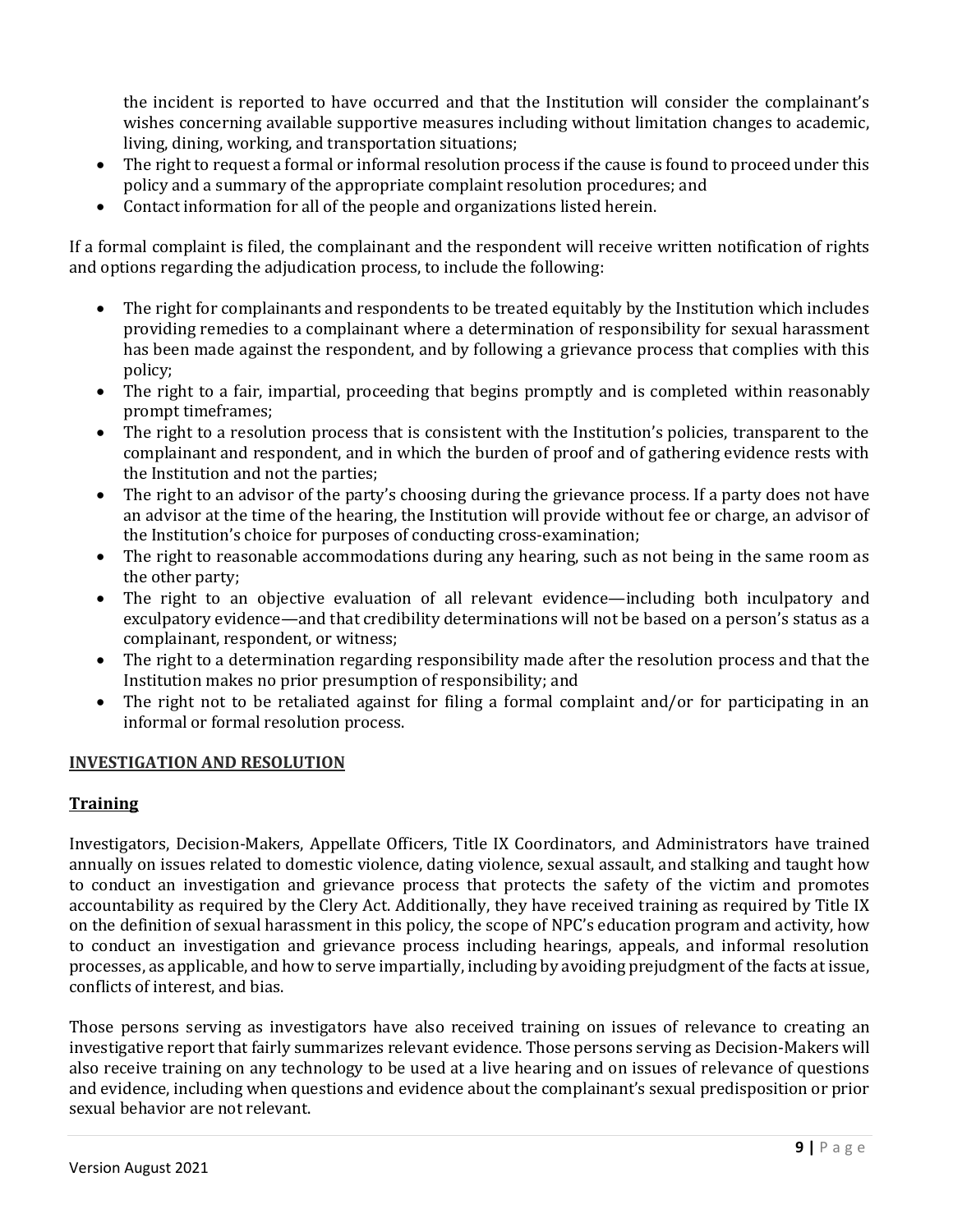# **Filing a Formal Complaint**

A person who wishes to pursue a formal or informal resolution process at the Institution must file a formal complaint. A "formal complaint" is made when the Institution has received a complaint signed by the complainant or signed by the Title IX Coordinator on his/her behalf. Additionally, the Institution may sign a complaint on behalf of the complainant that does not wish to participate, if the reported behavior has the potential to interfere with the educational mission of the Institution. At the time of filing a formal complaint, a complainant must be participating in or attempting to participate in the education program or activity of the Institution.

To file a complaint of sexual misconduct, contact the Title IX Coordinator or the Title IX Administrator via mail, email, telephone, or in person.

At the time of the filing of the formal complaint, the complainant may request the complaint be considered under the formal or informal resolution process.

# **Dismissals of the Formal Complaint**

Upon receipt of a formal complaint, the Title IX Coordinator will conduct an assessment to determine if the complaint constitutes a potential violation of this policy. If it does not, the complaint will be dismissed (or could be referred to another department or grievance process if the complaint constituted a violation of another NPC policy). This includes complaints that would not constitute sexual harassment as defined by this policy even if proved, did not occur within the Institution's education program or activity or did not occur against a person in the United States.

Additionally, a formal complaint may be dismissed at any time during the investigation or hearing if a complainant notifies the Title IX Coordinator in writing that he or she would like to withdraw the formal complaint, the respondent is no longer enrolled or employed by the Institution or specific circumstances prevent the Institution from gathering evidence sufficient to reach a determination as to the formal complaint or allegations therein.

The decision on dismissal will be made by the Title IX Coordinator but may be appealed by either party utilizing the appeal's process outlined in this policy. Upon a dismissal required or permitted according to this section, the Title IX Coordinator will promptly send written notice of the dismissal and reason(s) therefor simultaneously to the parties.

#### **Consolidations**

The Title IX Coordinator has the discretion to consolidate multiple complaints or reports into a single investigation if evidence relevant to one incident might be relevant to the others. Where a grievance process involves more than one complainant or more than one respondent, references in this section to the singular "party," "complainant," or "respondent" include the plural, as applicable.

If a case involves violations of other NPC policies, the Title IX Coordinator, in consultation with other school officials, will determine which grievance process to use or if different grievance processes would be more appropriate.

#### **Amnesty/Immunity**

To encourage reports of conduct that is prohibited under this policy, the Institution may offer leniency concerning other violations which may come to light as a result of such reports, including alcohol and drug use. The Title IX Coordinator will determine on behalf of the Institution on a case by case basis.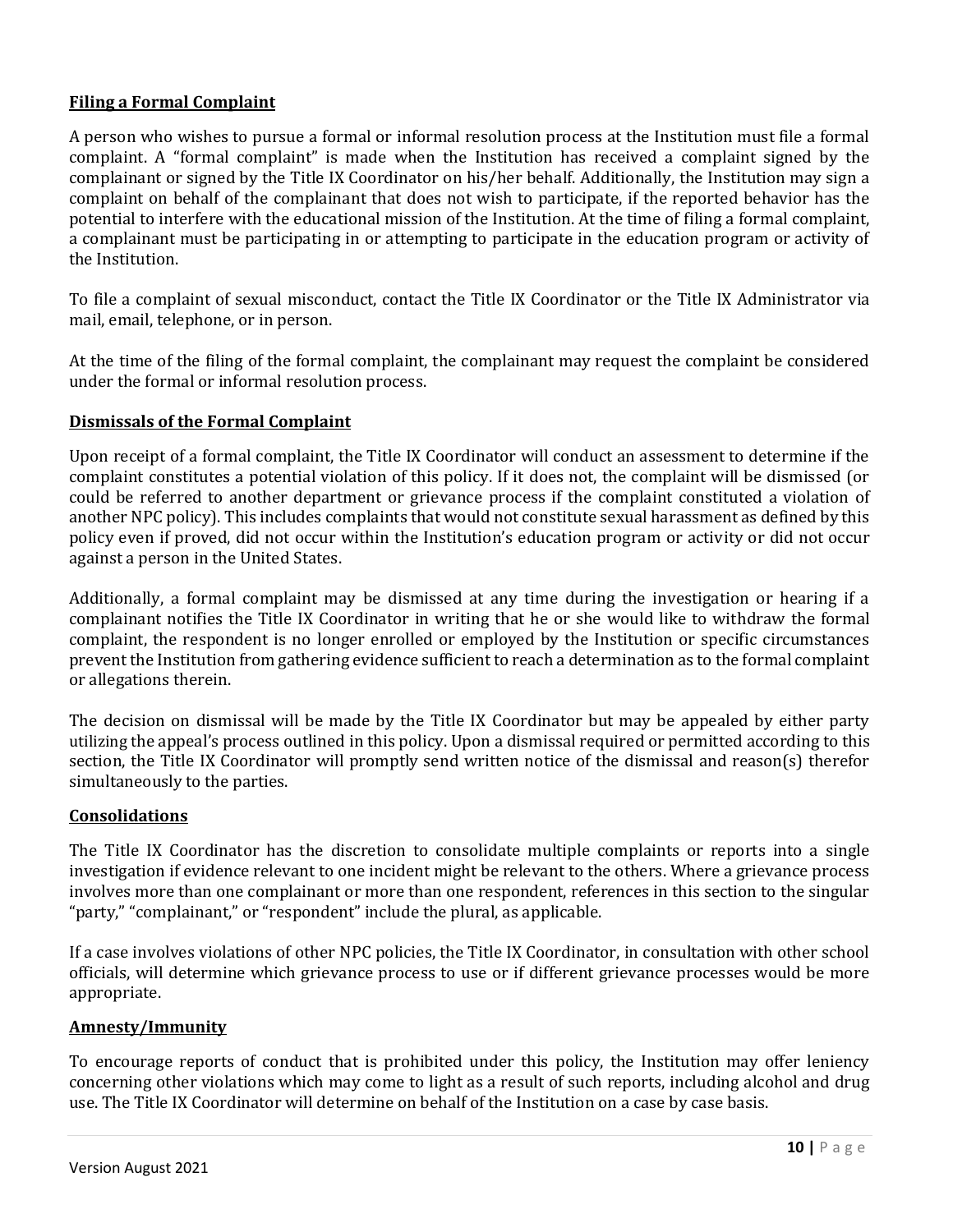# **Formal Resolution Process**

If the complaint could constitute a violation of this policy and the complainant has requested a formal resolution process, the complainant and respondent will receive written notice from the Title IX Coordinator of the allegations of sexual harassment, including sufficient details known at the time with sufficient time to prepare before any initial interview. The parties will receive written simultaneous notification of additional allegations as appropriate.

A fair and impartial investigation will be conducted by at least one trained investigator appointed by the Title IX Coordinator. NPC reserves the right to employ external investigators if it determines that the investigation would be best conducted in this way. The parties will be provided with the name(s) of the investigator(s) and allowed 5 days to request the removal and replacement of an investigator based on bias or conflict of interest. Any request for a change in an investigator must be accompanied by supporting information and the decision to assign a new investigator will be made by the Title IX Coordinator.

Throughout the grievance process, the Title IX Coordinator will provide to a party whose participation is invited or expected, written notice of the date, time, location, participants, the purpose of meetings, investigative interviews, and hearings, with sufficient time for the party to prepare to participate as well as advise the party of the opportunity to present evidence and witness information, if applicable.

Complainants and respondents have the right to an advisor of choice to be present at any meeting or disciplinary proceeding in which either party is required to be present. NPC will not restrict who this advisor is but can and will restrict the role the advisor plays within the meeting or proceeding. The investigation will typically include interviewing all involved parties (respondent, complainant, witnesses) and the collecting of any documentation or evidence relevant to the allegation. The Institution will not restrict either party from discussing allegations under investigation or from presenting relevant evidence or identifying relevant witnesses.

Questions and evidence about the complainant's sexual predisposition or prior sexual behavior are not relevant and will not be requested by the investigator or allowed at the hearing unless such questions and evidence about the complainant's prior sexual behavior are offered to prove that someone other than the respondent committed the conduct alleged by the complainant, or if the questions and evidence concern specific incidents of the complainant's prior sexual behavior concerning the respondent and are offered to prove consent. Additionally, the investigation and the hearing will not require, allow, rely upon, or otherwise use questions or evidence that constitute, or seek disclosure of, information protected under a legally recognized privilege, unless the person holding such privilege has waived the privilege.

After the investigation, the investigator and the Title IX Coordinator shall meet to determine if the preliminary investigation is complete. If the preliminary investigation is complete, the Title IX Coordinator will send to each party and the party's advisor, if any, a preliminary investigative report containing any evidence obtained as part of the investigation that is directly related to the allegations raised in the formal complaint.

The parties will be given 10 days to correct any information that is factually inaccurate or to present any new information to the investigator at this time. If new information is presented that prompts the need for further investigation, the investigator will complete the investigation based on the new information shared. After the supplemental investigation or if no further investigation needs to occur, the investigator will provide the final investigative report to the Title IX Coordinator who will distribute it to the respective parties and the party's advisor, if any, at least 10 days before the hearing. The Investigator will include in the final investigative report a summary of relevant evidence.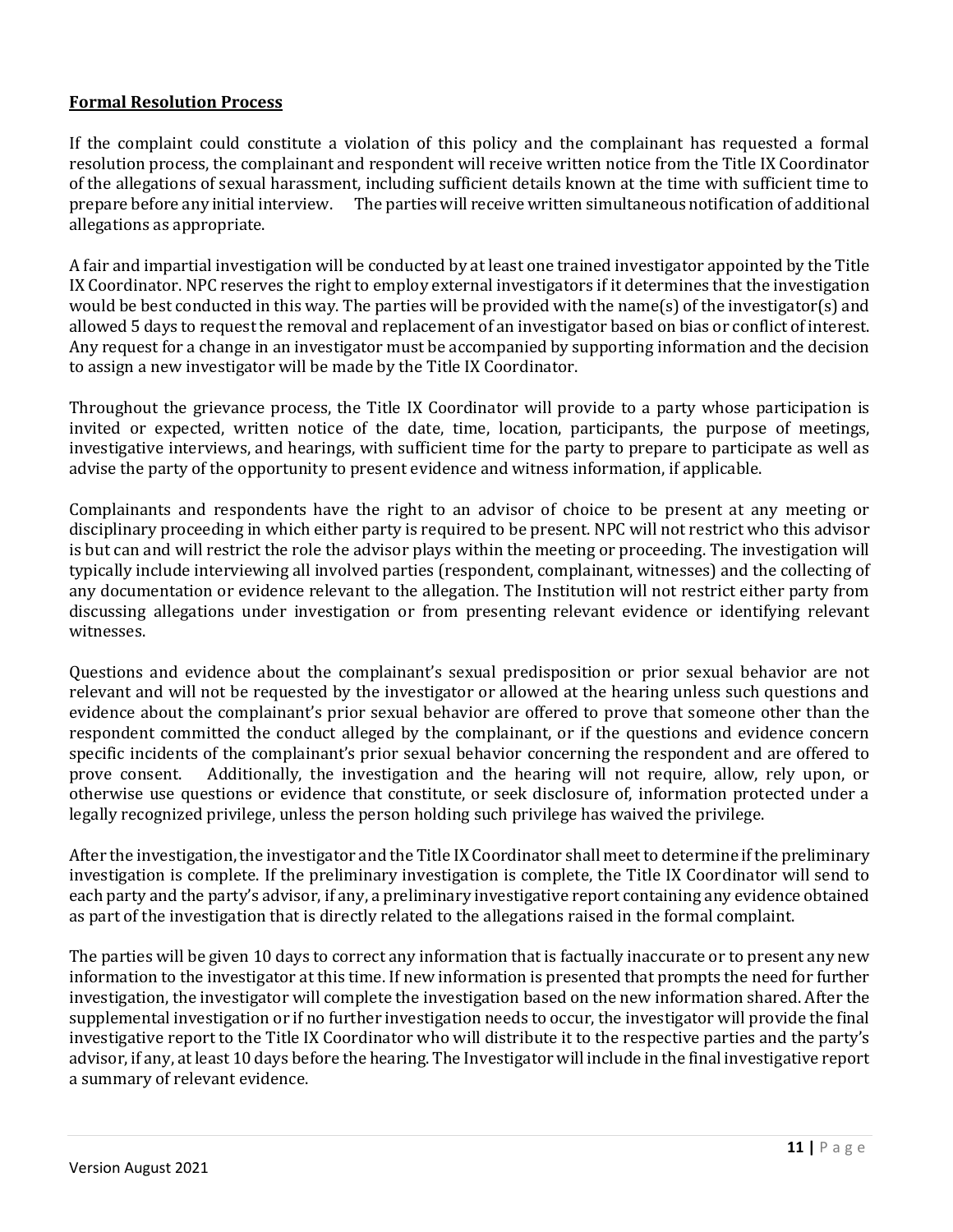# **Live Hearing**

Upon completion of the final investigative report, the case will be assigned to a hearing. The Title IX Coordinator will appoint a trained Decision-Maker to adjudicate the matter who is not the Title IX Coordinator or the investigator for the complaint. The parties will be provided with the name of the Decision-Maker and will be allowed 5 days to request the removal and replacement of the Decision-Maker based on bias or conflict of interest. Any request for a change in a Decision-Maker must be accompanied by supporting information and the decision to assign a new Decision-Maker will be made by the Title IX Coordinator. Hearings will be conducted via an online platform with video capability, rather than in person.

At the live hearing, each party's advisor will be permitted to ask the other party and any witnesses all relevant questions and follow-up questions, including questions that challenging credibility. If a party does not have an advisor, the Institution will appoint one on behalf of the party free of charge. In this capacity, the advisor will be appointed for the sole purpose of conducting cross-examination of the other party and witnesses. If any advisor violates the rules or engages in behavior or advocacy that harasses, abuses, or intimidates either party, a witness, or the Decision-Maker, that advisor may be prohibited from further participation.

At the hearing, the Decision-Maker is responsible for maintaining an orderly, fair, impartial, and respectful hearing. The Decision-Maker has broad authority to respond to disruptive or harassing behaviors, including adjourning the hearing or excluding any offending person. The Decision-Maker will determine the method for questioning at the hearing. Only relevant cross-examination and other questions may be asked of a party or witness. Before a complainant, respondent, or witness answers a cross-examination question, the Decision-Maker must first determine whether the question is relevant and will explain any decision to exclude a question as not relevant. The Decision-Maker may also ask questions of the parties and witnesses.

In the absence of good cause, as determined by the Decision-Maker, information, witnesses, and other evidence discoverable through the exercise of due diligence that is not provided to the investigator during the investigation will not be considered at the hearing.

All hearings are closed to the public. A recording will be made by the Institution but all other recordings are prohibited.

A complainant, respondent, or witness may decline to participate in the hearing. If a party does not appear at the hearing, the Decision-Maker will not rely on any previous statement of that party or witness in reaching a determination as to responsibility but the Decision-Maker will not draw an inference about the responsibility determination based solely on a party's or witness's absence from the hearing or refusal to submit to questions.

After the hearing, the Decision-Maker will determine responsibility. If the Decision-Maker has determined that it is more likely than not that sexual misconduct occurred in violation of this policy, the Decision-Maker will decide on the appropriate sanctions and remedies. After making a finding, the Decision-Maker will issue the determination, to include the reason for the finding and the associated sanctions and remedies, if any, in writing and simultaneously to the complainant and respondent.

The Title IX Coordinator will routinely review all cases to ensure consistent application of this policy. The standard of proof used to determine whether or not a violation of this policy has occurred is the *preponderance of the evidence*, which means it is more likely than not the misconduct occurred.

Typically, the investigation, resolution, and appeal will not exceed 60 days although NPC reserves the right to exceed this timeframe to conduct a thorough investigation. If the grievance process does or is anticipated to exceed 60 days, NPC will notify the complainant and respondent in writing and will advise them of the reason for the delay and the anticipated timeframe for the completion of the investigation.

The outcome/finding, the rationalization for the finding, and the sanctions imposed, if any, shall be conveyed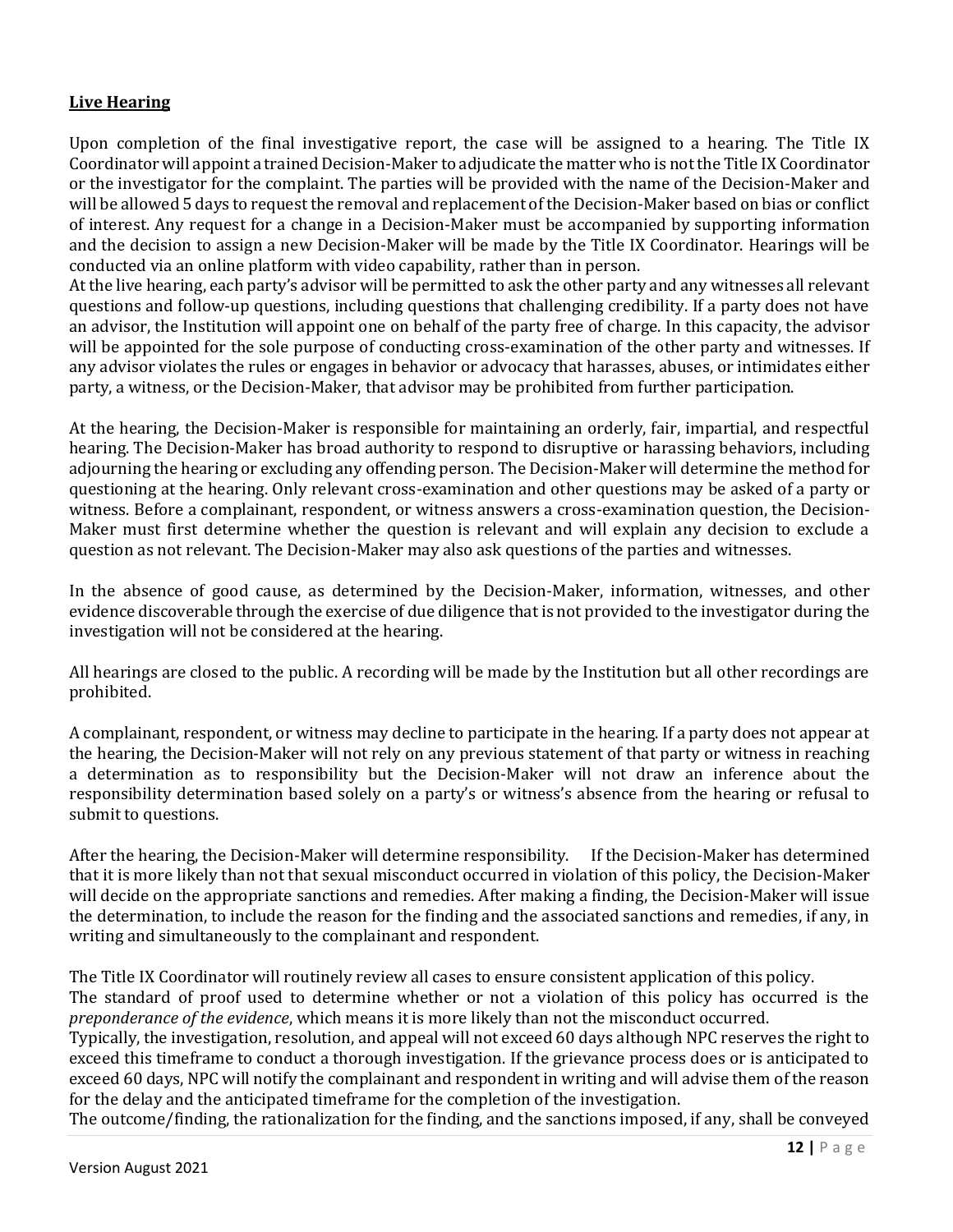to the complainant and respondent simultaneously and in writing as noted above via the NPC email system and will be delivered via certified US Mail at the same time.

# **Sanctions**

The Decision-Maker is responsible for determining sanctions and remedies. The following sanctions and remedies may be imposed, individually or in any combination when a respondent is found responsible for violating this policy:

- Education/Training Requirement
- Loss of Privileges
- Forfeiture of Financial Assistance
- Permanent Supportive Measures
- Restitution
- Termination from Employment
- Probation
- Suspension
- Expulsion

Student Services will impose the sanctions as identified by the Decision-Maker. The Title IX Coordinator will be responsible for implementing any remedies for the complainant.

# **Appeals**

Both the complainant and the respondent have a right to appeal the finding or non-finding of responsibility or the dismissal of the case. Appeals must be on one of the following grounds:

- Procedural irregularity that affected the outcome of the matter;
- New evidence that was not reasonably available at the time the determination regarding responsibility or dismissal was made, that could affect the outcome of the matter; and

• The Title IX Coordinator, the investigator(s), or Decision-Maker(s) had a conflict of interest or bias for or against complainants or respondents generally or the individual complainant or respondent that affected the outcome of the matter.

Both parties will have five business days from notification to appeal in writing to the next level of authority, whose decision is final. The Decision-Maker on appeal will not have been involved in the process up to the point of appeal.

#### Appellate Officer TitleIX@npcollege.edu

Both individuals will be informed in writing and simultaneously of any change to the results that occur before the time that such results become final and when such results become final.

#### **Informal Resolution Process**

At the time of the filing of a formal complaint or at any time before a determination of responsibility, either party may request to proceed under a voluntary informal resolution process that does not involve a full investigation. The Title IX Coordinator will determine, based on the totality of the circumstances, whether an informal resolution process is appropriate given the facts and participants. For example, an informal resolution process is never appropriate for resolving reports alleging sexual harassment of a student by an employee.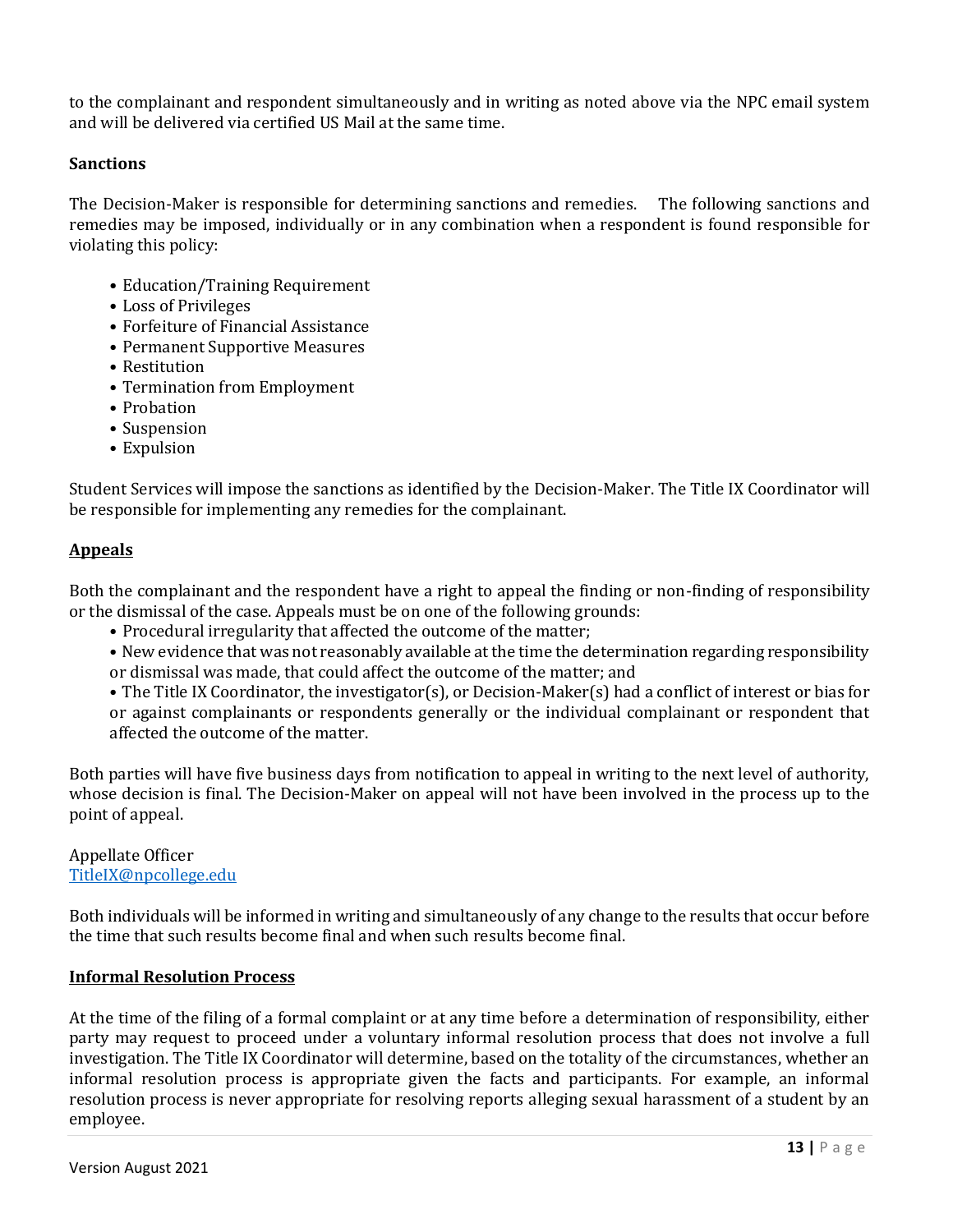Upon request and written agreement by the parties and the Title IX Coordinator that the informal resolution process is appropriate, the Title IX Coordinator will provide to the parties a written notice disclosing the allegations, and the requirements of the informal resolution process, including when the parties are precluded from resuming a formal resolution process, any consequences resulting from participating in the informal resolution, and the records that will be maintained and shared. Informal resolutions are not subject to appeal by any party.

Informal resolutions may include, but are not limited to;

- Placing a respondent on notice that, if such behavior has occurred or is occurring, such conduct should cease immediately;
- A written warning;
- Education and/or training for a respondent;
- Permanent supportive measures for the complainant;
- Mediation or other informal communication between the complainant and respondent;
- Messaging to the campus community

The parties may withdraw from the informal resolution process at any time before agreeing to a resolution and resume the formal resolution process concerning the complaint.

#### **NON-RETALIATION**

Retaliation is defined as the taking of adverse action against a person *because of* his or her opposition to unlawful discrimination or participation in a complaint, investigation, or lawsuit about discrimination. Retaliation includes acts like taking actions to affect a person's academic or school-related activities such as threats, unjustified negative evaluations, unjustified negative references, or increased surveillance, and any other action such as an assault or unfounded civil or criminal charges that are likely to deter reasonable people from pursuing their rights.

Adverse actions do not include petty slights and annoyances, such as stray negative comments in an otherwise positive or neutral evaluation, "snubbing" a student, not talking to a student or negative comments that are justified by a student's poor performance or history.

It is unlawful and a violation of this policy to retaliate against any person who has brought a good-faith complaint of discrimination or harassment or who has assisted in the investigation of a complaint of discrimination or harassment. Retaliation, whether actual or threatened, destroys the sense of community and trust that is critical to a learning and work environment. NPC considers acts or threats of retaliation in response to such disclosures or participation to constitute a serious violation of NPC's policy, which may result in disciplinary action, up to and including dismissal, against the retaliator. It is important to note that impermissible retaliation can occur even in those circumstances where it is determined that the complaint brought was without merit.

Any person who believes he or she is being retaliated against because of making a complaint or assisting in an investigation in violation of this policy should promptly report the concerns to the Title IX Coordinator. Allegations of retaliation will be handled through the Student Conduct Code or the Associate Handbook.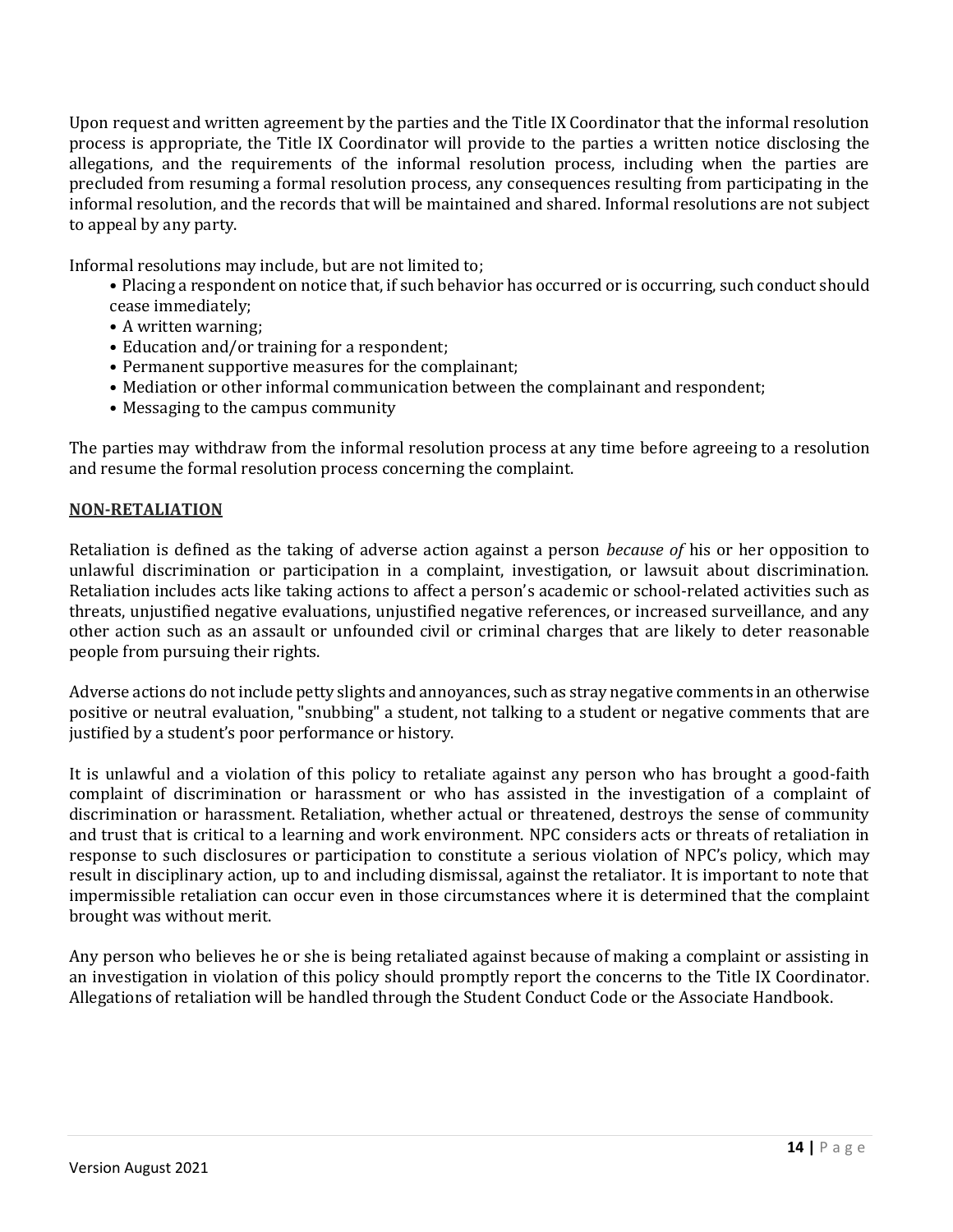# **RECORD MANAGEMENT**

Our institution will keep for 7 years, the following:

• All information obtained as part of each sexual harassment investigation, including any determination regarding responsibility and any audio or audiovisual recording or transcript; any disciplinary sanctions and/or remedies; any appeal, including the result of the appeal; and any informal resolution and the result therefrom.

• All information regarding any action taken, including supportive measures, and a rationale as to why a formal complaint was not filed. If a complainant was not provided supportive measures, a rationale must be provided as to why supportive measures were not provided.

• All training materials used to train Title IX Coordinators, investigators, Decision-Makers, appellate administrators, and those who facilitate the informal resolution process.

Generally, information from a student's discipline file is not released without the written consent of the student. However, certain information may be provided to individuals within or outside the institution who have a legitimate legal or educational interest in obtaining it. Typically, the information that is released to someone outside of the Institution is limited to information associated with findings of "in violation" which resulted in a suspension or expulsion (discipline file). Please refer to the federal Family Educational Rights and Privacy Act of 1974 (FERPA).

Personnel files are the property of the Institution and will not be shared without a subpoena.

### **DISABILITY ACCOMMODATIONS AND INTERPRETIVE SERVICES**

Students with a disability who desire an accommodation regarding this policy must request an accommodation by contacting the Title IX Coordinator. It is the individual's responsibility, and not that of the Institution, to request an accommodation. The Title IX Coordinator will decide regarding the request and notify the appropriate parties.

Employees with a disability who desire an accommodation regarding this policy must request an accommodation with Human Resources. Similarly, those in need of interpretive services are encouraged to contact the Title IX Coordinator or Human Resources.

#### **MONITORING STUDENT CRIMINAL ACTIVITY**

If our institution has noncampuslocations of student organizations officially recognized by the institution, including student organizations with noncampus housing facilities, we would monitor or record criminal activity by students through local police agencies.

#### **EMERGENCY NOTICES TO LOCAL COMMUNITY**

If NPC Safety and Security team deem that an incident is critical enough that the local community needs to be notified, local police or other law infocement with jurisdiction of the local campus, will be contact by phone .

Los Angeles County Sheriff Department, 5130 Clark Ave. Lakewood, CA 90712 - (562) 623-3500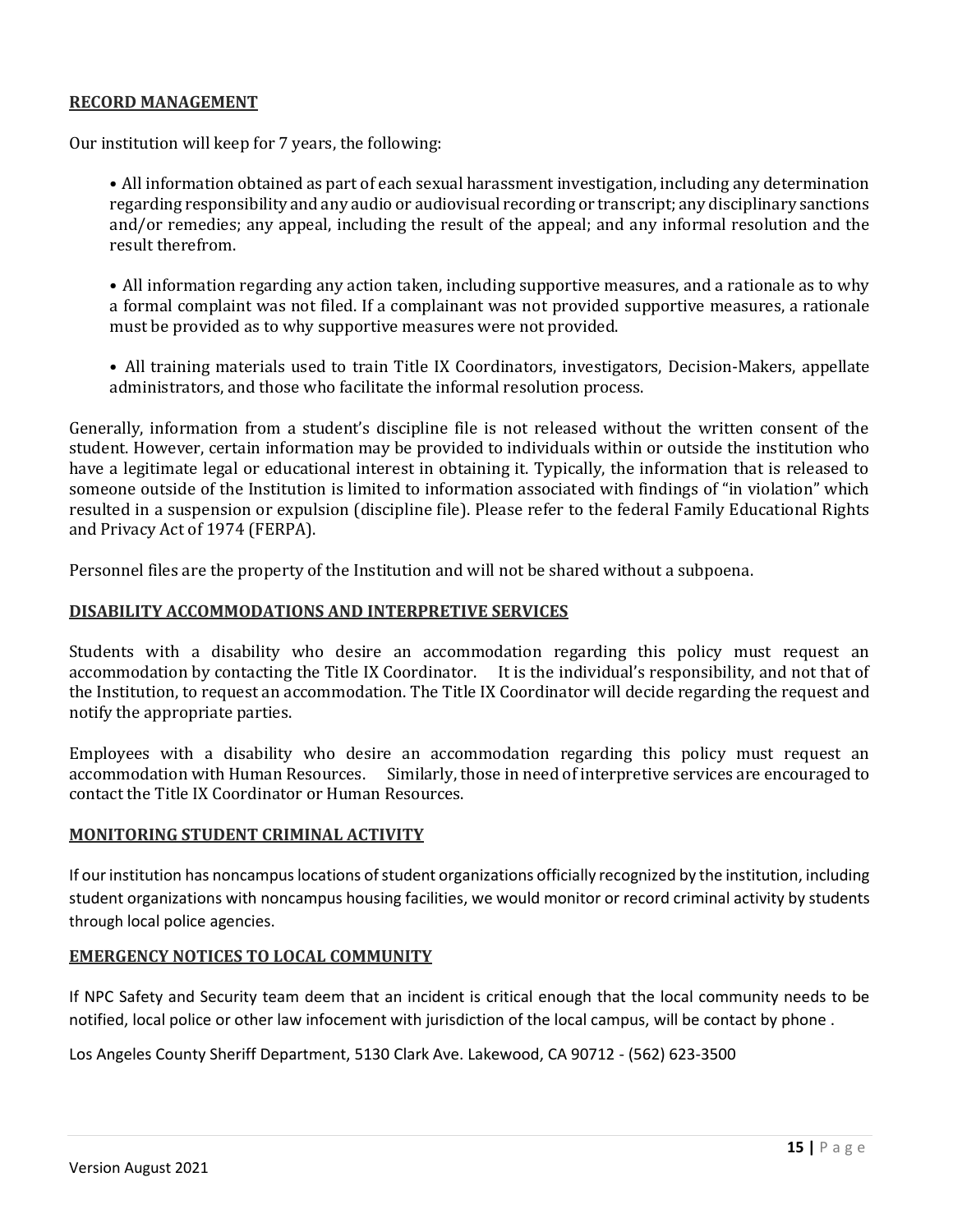# **APPENDIX A: WHAT TO DO IF YOU ARE A VICTIM OF SEXUAL ASSAULT**

### **Emergency Response**

# **Are You in Danger Now? If you need help right now, call "911."**

You can also call:

National Domestic Violence Hotline 1-800-799-7233 TDD: 1-800-787-3224

- Get to a safe place. (For example -- someone's home, the nearest hospital or police department)
- Call 911 to be taken to an emergency room for medical care and/or for immediate police protection and assistance. When you call 911, explain what has happened and request to be sent to an emergency department that has a SANE nurse (Sexual Assault Nurse Examiner.)
- Alternatively, go directly to the nearest Emergency Room. If you go to the nearest emergency department that does not have SANE services, you can be transferred to the nearest facility.

#### **Preservation of Evidence:**

After an incident of sexual assault, the complainant should consider seeking medical attention as soon as possible at a local emergency room and have a rape kit completed to preserve evidence in case the complainant decides to file a police report. No law enforcement charges are required to have a rape kit collected; however, the complainant must use his/her legal name.

It is important that a complainant of sexual assault not bathe, douche, smoke, change clothing or clean the bed/linen/area where they were assaulted if the offense occurred within the past 72-96 hours so that evidence, as may be necessary to the proof that criminal activity is occurring or has occurred, may be preserved. In circumstances of sexual assault, if complainants do not opt for forensic evidence collection, health care providers can still treat injuries and take steps to address concerns of pregnancy and/or sexually transmitted disease. Complainants of sexual assault, domestic violence, stalking, and dating violence are encouraged to also preserve evidence by saving text messages, instant messages, social networking pages, other communications, and keeping pictures, logs or other copies of documents, if any exists that would be useful to the Institution's grievance process or police.

#### **Options for Reporting to Law Enforcement:**

Although the college strongly encourages all members of its community to report violations of this policy to law enforcement, it is the complainant's choice whether or not to make such a report and complainants have the right to decline involvement with the police. If the complainant would like to contact Public Safety and/or local authorities either of the following may be completed:

- 1. File a complaint but not have charges brought against the accused. Charges may be brought at a later time if desired and the prosecuting attorney's office agrees, however, evidence may be lost. Victims of sexual assault are encouraged to get a rape kit done and cooperate fully with an investigation so the possibility of filing criminal charges may be an option when they are ready to pursue, if ever.
- 2. File a complaint and ask that the investigation and charges be pursued immediately. While the prosecuting attorney is still the Decision-Maker in whether the perpetrator is charged criminally, the victim can cooperate and provide as much timely cooperation and information as may be possible.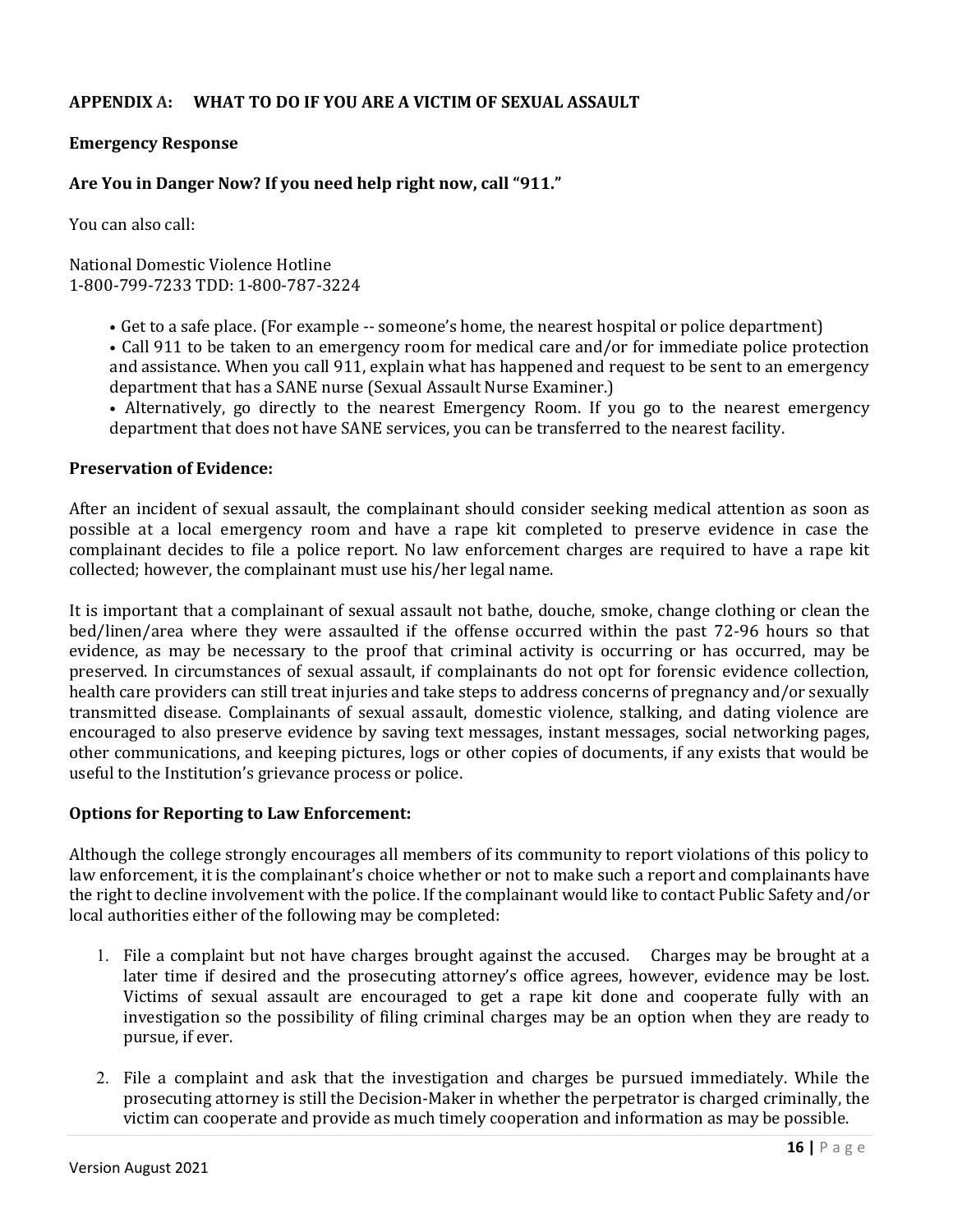IMPORTANT: Victims under the age of 18 that file a report will be deemed a child in need and the appropriate authorities will decide whether to pursue charges.

# **No Contact Orders**

If the accused individual is a member of the NPC community, a no-contact letter will be given to all parties involved by the Institution until the conclusion of the investigation. This will prohibit communication between the parties, including contact verbally, in writing, through technology, or third parties. If you have been the victim of domestic or dating violence, stalking, or sexual abuse, you may also want to consider obtaining an order of protection from the State of California.

# **Orders of Protection**

The Institution does not issue orders of protection, but victims may be able to secure an order of protection through the courts in the jurisdiction where they live.

The Institution cannot apply for a legal order of protection, or restraining order for a complainant or on their behalf--the victim is required to apply directly for these services in conjunction with the police of the county in which they are located. The Institution will assist students and associates in obtaining court orders of protection to the extent they can.

The Institution will comply with state laws in recognizing orders of protection regardless of whether a complainant elects to pursue a criminal complaint. Persons should provide a copy of the order of protection to Safety and Security and the Title IX Coordinator. A complainant may then meet with Safety and Security to develop a Safety Action Plan, which is a plan aimed to reduce the risk of harm while on campus or coming and going from campus. This plan may include, but is not limited to: escorts, special parking arrangements, changing classroom location, etc.

# **CALIFORNIA**

For helpful information see the website, www.courts.ca.gov —click the underlined information to access the specific webpage and get more info. In California, an Emergency Protection Order may be available through a law enforcement officer at any time of day.

#### **Risk Reduction, Warning Signs of Abusive Behavior and Future Attacks**

No complainant is ever to blame for being assaulted or abused. Unfortunately, a person who is the victim of sexual or dating violence is more likely to be re-victimized. Below are some tips to help reduce your risk, to recognize warnings signs of abusive behavior, and how to avoid potential attacks.

#### *Warning Signs of Abusive Behavior*

Domestic and dating abuse often escalates from threats and verbal abuse to violence. While the physical injury may be the most obvious danger, the emotional and psychological consequences of domestic and dating violence are also severe. Warning signs of dating and domestic violence include:

- Being afraid of your partner.
- Constantly watching what you say to avoid a "blow up."
- Feelings of low self-worth and helplessness about your relationship.
- Feeling isolated from family or friends because of your relationship.
- Hiding bruises or other injuries from family or friends.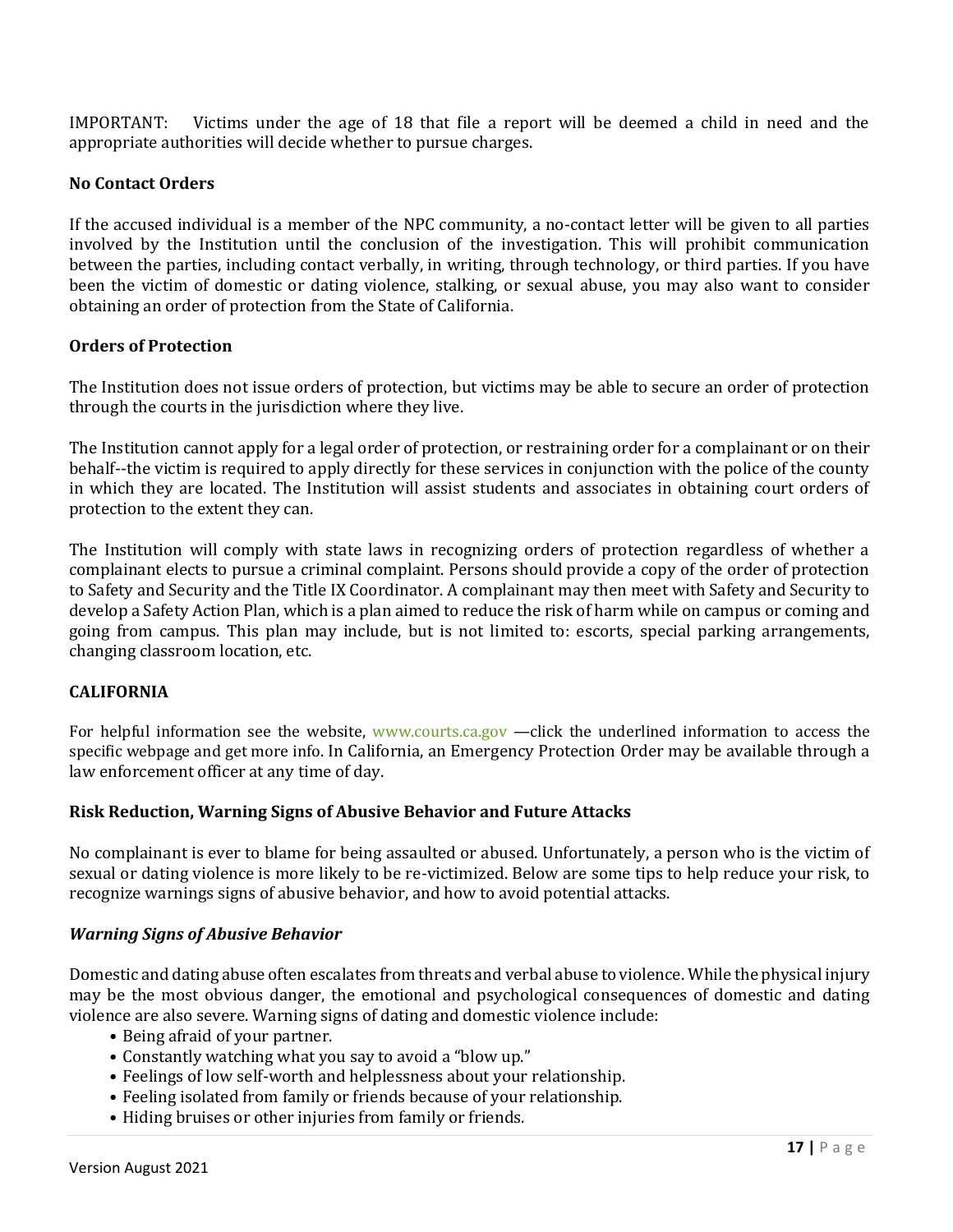- Being prevented from working, studying, going home, and/or using technology (including your cell phone.)
- Being monitored by your partner at home, work, or school.
- Being forced to do things you don't want to do.

# *Help Reduce Your Risk and Avoid Potential Attacks*

If you are being abused or suspect that someone you know is being abused, speak up, or intervene.

- Consider making a report with Safety and Security and/or the Title IX Coordinator and ask for a "no contact" directive from the Institution to prevent future contact.
- Consider getting a protective order.
- Learn more about what behaviors constitute dating and domestic violence, understand it is not your fault, and talk with friends and family members about ways you can be supported.
- Trust your instincts—if something doesn't feel right in a relationship, speak up or end it.

# **How to be an Active Bystander**

Bystanders play a critical role in the prevention of sexual and relationship violence. NPC aims to promote a culture of community accountability where bystanders are actively engaged in the prevention of violence without causing further harm. We may not always know what to do even if we want to help. Below is a list of some ways to be an active bystander. If you or someone else is in immediate danger, dial 911. This could be when a person is yelling at or being physically abusive towards another and it is not safe for you to interrupt.

• Watch out for your friends and fellow students. If you see someone who looks like they could be in trouble or need help, ask if they are ok.

• Confront people who seclude, hit on, try to make out with, or have sex with people who are incapacitated.

- Speak up when someone discusses plans to take sexual advantage of another person.
- Believe someone who discloses sexual assault, abusive behavior, or experience with stalking.

• Refer people to on or off-campus resources listed in this document for support in health, counseling, or legal assistance.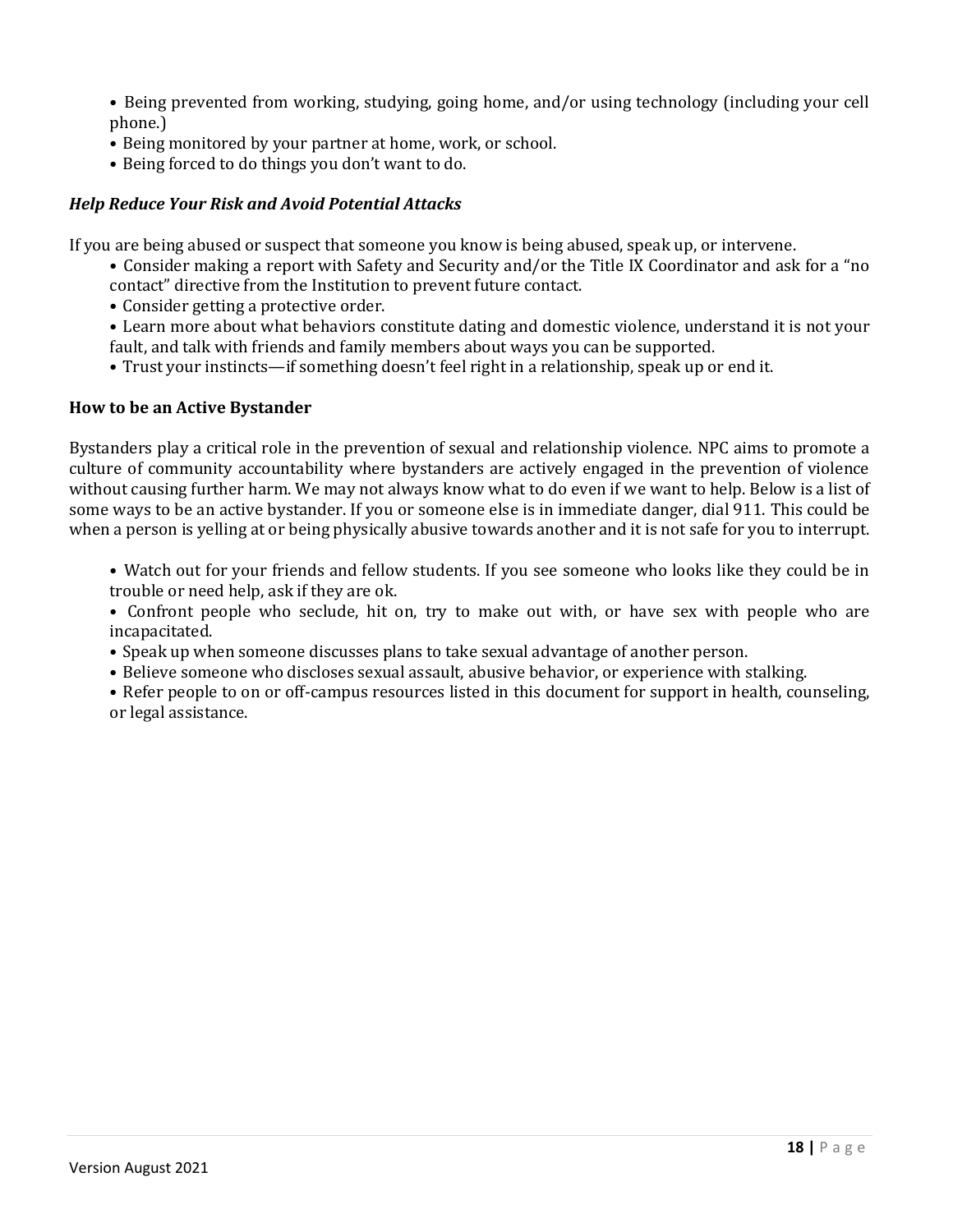# **APPENDIX B: NATIONAL POLYTECHNIC COLLEGE OFF-CAMPUS RESOURCES**

NPC does not offer on-campus resources in health, mental health, counseling, victim advocacy, legal assistance, or visa and immigration assistance. Students should access the off-campus resources in their area of residence or use the chart below to utilize resources near campus. If you need help, contact your Campus Title IX Administrator or Safety and Security on your campus. Either of those offices can assist you in connecting with the resource you need. If you need immediate assistance, call 9-1-1.

# **APPENDIX C: CONTACTING PUBLIC SAFETY**

**Lakewood, CA**

**LOCAL Police Department Los Angeles County Sheriff** 5130 Clark Ave. Lakewood, CA 90712 – (562) 623-3500

#### **STATE Police Department**

**California Highway Patrol**

10051 Orr And Day Rd, Santa Fe Springs, CA 90670 - (562) 868-0503

**Closest Emergency Room Lakewood Regional Medical Center** 3700 E South St, Lakewood, CA 90712 - (562) 531-2550

#### **Resources Specific to Female Victims**

**Violence Intervention Program/24-Hour Domestic Violence Response Team** 1721 Griffin Avenue Los Angeles, CA 90031 Phone 323-226-2095 https://www.violenceinterventionprogram.org/vip/ Mental Health Center 323-221-4134 Child Abuse Assessment Clinic 323-409-5086 Sexual Assault Center 323-409-3800

**Resources Specific to Male Victims Los Angeles Male Survivors of Sexual Abuse** Culver City, CA (323) 250-6116

#### **Other**

**Coalition for Humane Immigrant Rights of Los Angeles**, CA 2533 W. 3rd St. Suite 101. CA 90057 Phone 213-353-1333 http://www.chirla.org/

**The California Coalition Against Sexual Assault (CALCASA)** is a membership organization promoting safety, justice, and healing for survivors while working toward the elimination of sexual violence. The CALCASA provides a list of health care providers that help victims of sexual assault. WWW.CALCASA.ORG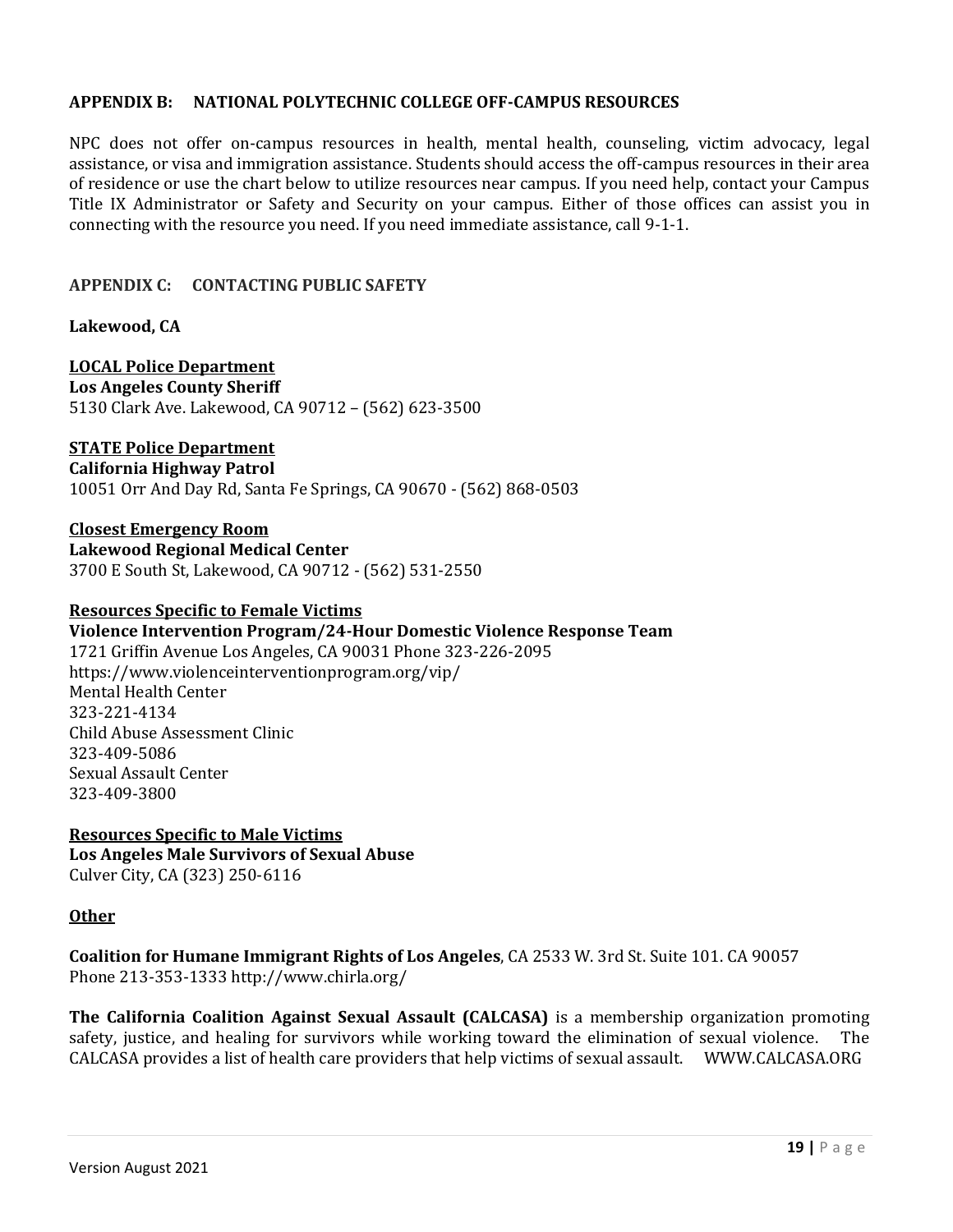# **APPENDIX D: CALIFORNIA CODE DEFINITIONS**

# **California Code § 285. Adultery and fornication by persons forbidden to marry; incest.**

Persons being within the degrees of consanguinity within which marriages are declared by law to be incestuous and void, who intermarry with each other, or who being 14 years of age or older, commit fornication or adultery with each other, are punishable by imprisonment in the state prison.

### **California Code § 261.5. Carnal knowledge of a minor under 18 years of age.**

a) Unlawful sexual intercourse is an act of sexual intercourse accomplished with a person who is not the spouse of the perpetrator if the person is a minor. For this section, a "minor" is a person under the age of 18 years and an "adult" is a person who is at least 18 years of age.

# **California Code 261. Rape.**

(a) Rape is an act of sexual intercourse accomplished with a person not the spouse of the perpetrator, under any of the following circumstances: (1) Where a person is incapable, because of a mental disorder or developmental or physical disability, of giving legal consent, and this is known or reasonably should be known to the person committing the act. Notwithstanding the existence of a conservatorship according to the provisions of the Lanterman-Petris-Short Act (Part 1 (commencing with Section 5000) of Division 5 of the Welfare and Institutions Code), the prosecuting attorney shall prove, as an element of the crime, that a mental disorder or developmental or physical disability rendered the alleged victim incapable of giving consent.

(2) Where it is accomplished against a person's will by means of force, violence, duress, menace, or fear of immediate and unlawful bodily injury on the person or another.

(3) Where a person is prevented from resisting by any intoxicating or anesthetic substance, or any controlled substance, and this condition was known, or reasonably should have been known by the accused.

(4) Where a person is at the time unconscious of the nature of the act, and this is known to the accused. As used in this paragraph, "unconscious of the nature of the act" means incapable of resisting because the victim meets any one of the following conditions: (A) Was unconscious or asleep.

(B) Was not aware, knowing, perceiving, or cognizant that the act occurred.

(C) Was not aware, knowing, perceiving, or cognizant of the essential characteristics of the act due to the perpetrator's fraud in fact.

(D) Was not aware, knowing, perceiving, or cognizant of the essential characteristics of the act due to the perpetrator's fraudulent representation that the sexual penetration served a professional purpose when it served no professional purpose.

(5) Where a person submits under the belief that the person committing the act is someone known to the victim other than the accused, and this belief is induced by any artifice, pretense, or concealment practiced by the accused, with intent to induce the belief.

(6) Where the act is accomplished against the victim's will by threatening to retaliate in

the future against the victim or any other person, and there is a reasonable possibility that the perpetrator will execute the threat. As used in this paragraph, "threatening to retaliate" means a threat to kidnap or falsely imprison, or to inflict extreme pain, serious bodily injury, or death.

(7) Where the act is accomplished against the victim's will by threatening to use the authority of a public official to incarcerate, arrest, or deport the victim or another, and the victim has a reasonable belief that the perpetrator is a public official. As used in this paragraph, "public official" means a person employed by a governmental agency who has the authority, as part of that position, to incarcerate, arrest, or deport another. The perpetrator does not actually have to be a public official.

(b) As used in this section, "duress" means a direct or implied threat of force, violence, danger, or retribution sufficient to coerce a reasonable person of ordinary susceptibilities to perform an act which otherwise would not have been performed, or acquiesce in an act to which one otherwise would not have submitted. The total circumstances, including the age of the victim, and his or her relationship to the defendant, are factors to